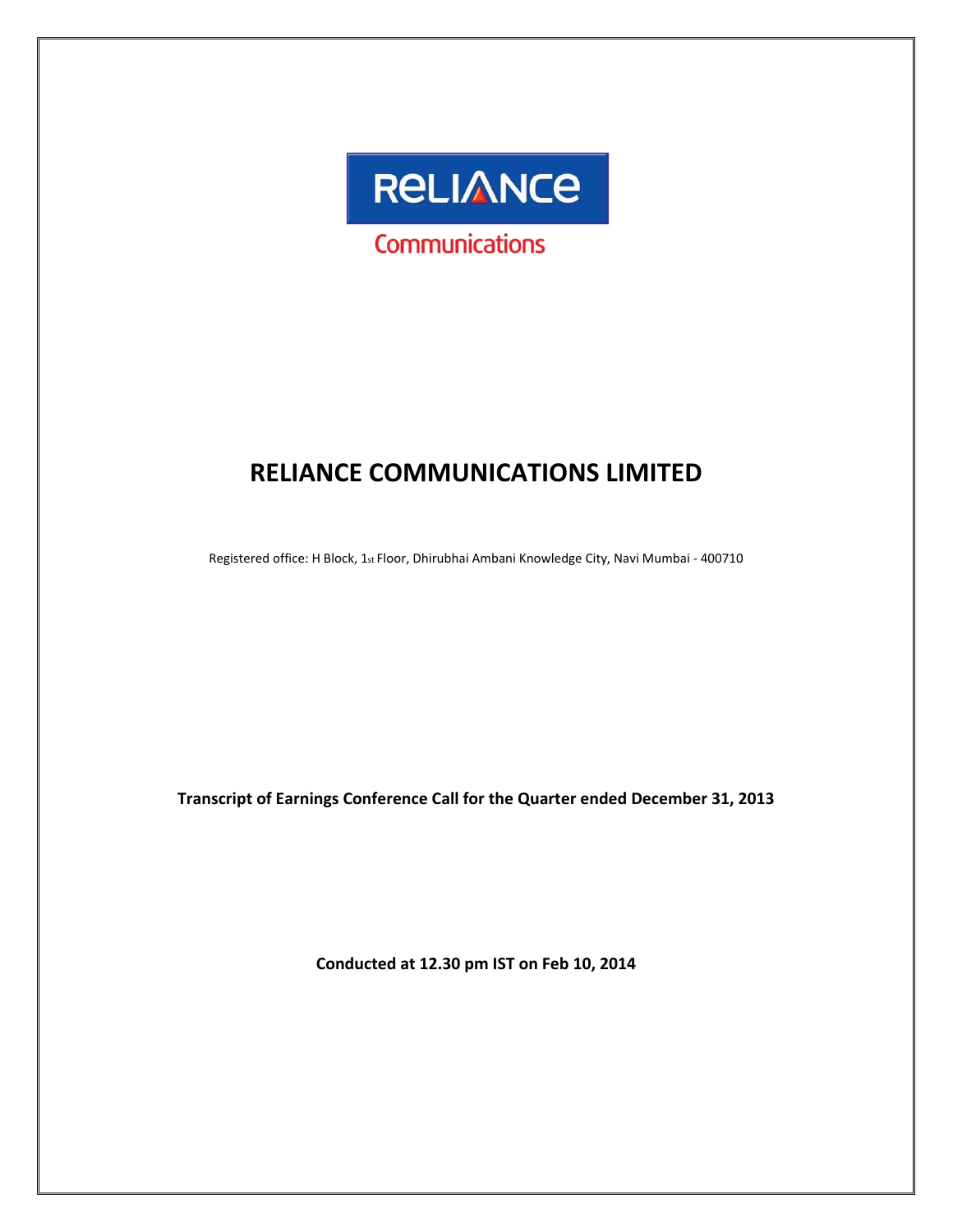# **Moderator:**

Thank you for standing by and welcome to Reliance Communications' global earnings conference call on the Reliance Audio Conferencing platform.

This is Mamta, the moderator for this conference.

At this time, all the participants are in listen-only mode. There will be a presentation followed by a question and answer session at which time if you wish to ask a question, please press \*1 on your telephone. Please be advised, this conference is being recorded today.

Today, we have the senior management team from Reliance Communications namely Mr. Gurdeep Singh, Mr. Punit Garg and Mr. Arvind Narang.

The call will begin with some key observations by the management followed by a question and answer session. I must remind you that the overview and discussions today may include some forward‐looking statements that must be viewed in conjunction with the risks that the company faces.

I hand over the call now to Mr. Gurdeep Singh. Thank you.

# **Gurdeep Singh:**

Thank you, Mamta.

It's a pleasure to once again welcome you all to discuss Reliance Communications' financial performance for the quarter ended December 31st, 2013.

On Friday, February 7th, 2014, our Board of Directors adopted the unaudited results for the third quarter of the financial year 2013‐14 ending December 31st, 2013. The Media Statement, Quarterly Report and The Results have been uploaded on our web site and I hope you have had a chance to go through the same.

# **Now let me take you through the key highlights for this quarter:**

- **Revenue:** Total revenue for the quarter stands at Rs. 5,403 crore, up 1.9% Year‐on‐ Year from Rs. 5,301 crore in 3Q FY'13.
- **EBIDTA:** EBIDTA for the quarter is Rs. 1,845 Crore, a growth of 11.6%, Year–on– Year basis.
- **PAT:** PAT has increased to Rs. 108 crore from Rs. 105 crore in 3Q FY13, an increase of 2.7% Year‐on‐Year basis.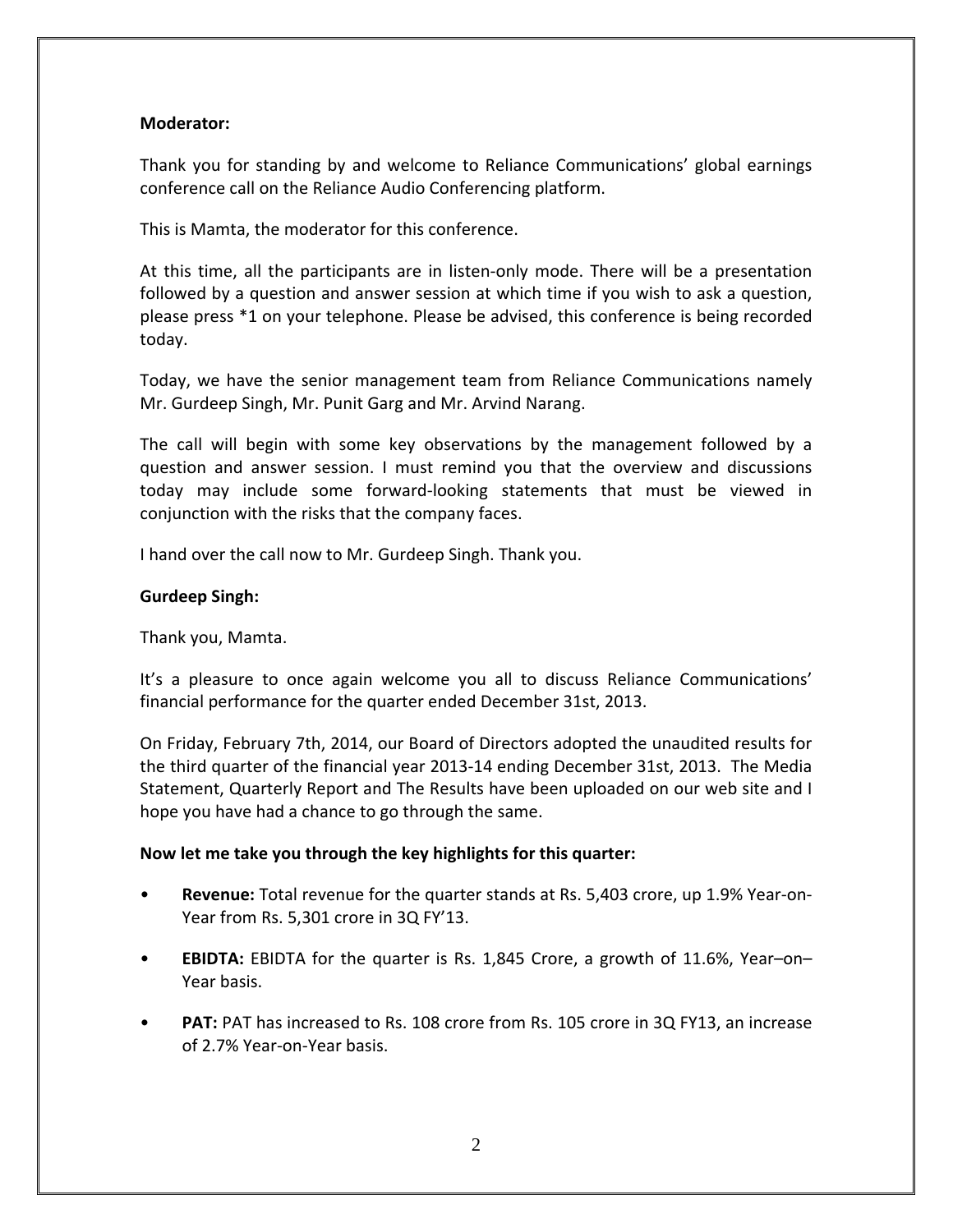- **RPM:** RPM has increased to 43.5 paisa from 41.4 paisa in 3Q FY13, an increase of 5.1 % Year‐on‐Year. ARPU for the quarter is Rs. 125, up by 11.6% Year‐on‐Year basis. We have significantly improved RPM with tariff hikes and strong focus on paid & profitable minutes.
- **Free Cash Flow:** RCOM continues to be Free Cash Flow positive in this quarter. RCOM generated EBIDTA of Rs. 1,845 crore, paid net finance charges of Rs. 749 crore and invested Rs. 327 crore on CAPEX during the quarter.

# **Let me now share the financial and operational performance of our India Operations:**

- The third quarter India Operations' revenue stands at Rs. 4,637 crore, up 3.2% y‐o‐y from Rs. 4,493 crore in 3Q FY'13. India Operations' EBITDA stands at Rs. 1,606 crore, up by 15% y‐o‐y.
- Voice revenues up by 6.5% year‐on‐year and stands at Rs. 3,417 crore.
- Voice ARPU has increased to Rs. 96 from Rs. 84 in 3Q FY13, an increase of 14.3% Year-on-Year. Voice RPM has increased to 33.5 paisa from 30.9 paisa in 3Q FY13, an increase of 8.4% Year‐on‐Year.
- We currently serve 36.2 Million wireless data customers with a year on year growth of 31.2%.
- 3G customer base has grown 82% year-on-year basis and stands at 11.1 Million. 30% of mobile Internet users on the RCOM network are 3G users, enjoying high‐ speed data services
- Total data usage on our network was at 41,702 million MBs, a growth of 85% y‐o‐y and data usage per sub at 396 MB, still remains the best and highest in the industry.

**I will now talk about current status of Indian Telecom Sector.** During fiscal year 2011 and 2012, the Indian Wireless industry had double digit annualized growth rate of 12% and 16%. In the financial year 2013, the industry revenue growth tapered down to single digit at 9%. Industry estimate indicates that the growth may further shrink during the current fiscal year. This clearly demonstrates that voice business is entering into a maturity phase and data contribution is still modest inspite of high growth rate. However, voice still remains the bread and butter for the industry and contributed over 70% of total revenues in fiscal year 2013. Data is going to be the next frontier of growth for the industry. Industry estimates indicate that data contributed Rs. 12,000 Crore in FY 2013, which will grow to Rs. 36,000 Crore by FY 2016, with an estimated CAGR of 85%. In the coming 2-3 years, the industry is going to witness data revenue growth similar to what we have seen in voice revenues few years back. Last 5 quarters have seen an average quarterly growth of around 20% in data volumes as reported by top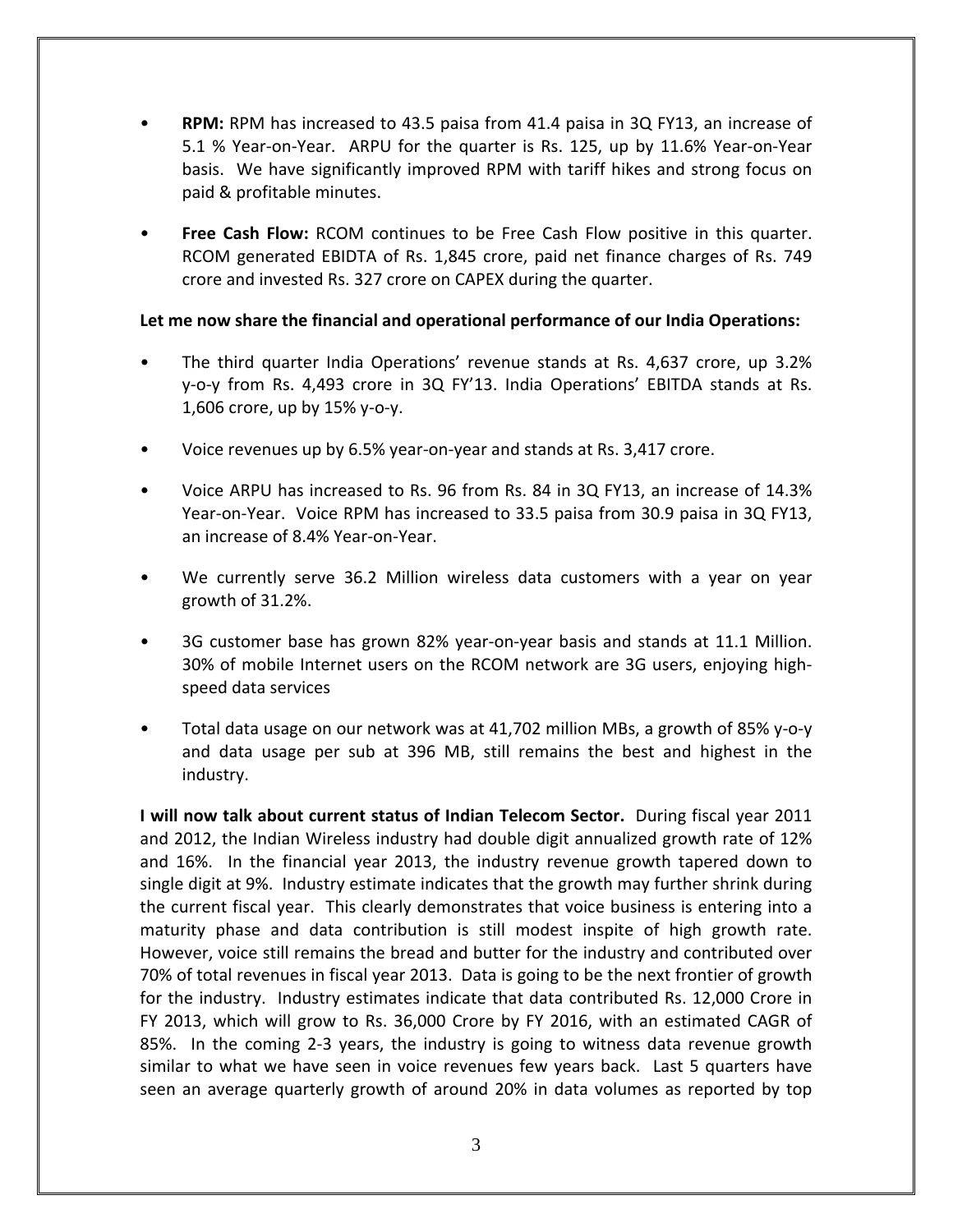four operators. Between 1QFY13 and 2QFY14 the data volumes have grown 2.5 times clearly showing the increasing uptake of data.

This is very encouraging sign for the whole industry and in particular for RCOM. This is a great opportunity for RCOM as we are best positioned to leverage our "Built for Internet" network. RCOM's unmatched Pan India access network deployed across technology platforms along with world's largest IP enabled backhaul network gives it a unique competitive advantage. RCOM has historically invested in creating robust backhaul network, fiberizing most of urban centres / major cities' sites, which are capable of high speed / broadband services including handling 4G services. We provide the widest footprint of broadband wireless coverage in India on the back of 3G network in 13 circles and nationwide HSD network.

One of the most important drivers for 3G data growth is the pricing of the handset. The industry is now seeing lower priced 3G handsets available in the market making it affordable for the masses to use 3G data services. The growth in 3G smart‐phones is not limited to global brands but also lots of local companies are launching 3G phones in sub Rs.5,000 price category.

The industry has gone through virtual consolidation, improvement in the headline voice tariffs and elimination of free and promotional minutes. Last quarter, the industry increased 2G data tariffs in order to further support continuous hardening of realized Rate per Minute (RPM).

We expect the year 2014 to see the beginning of real consolidation in the industry. We expect that the development in M&A norms will provide a better opportunity for the industry to consolidate. As stated earlier we expect the industry will consolidate to approx 5 PAN India players as small operators will not be able to sustain costs and eventually become consolidation participants. Once that happens, the industry will further see tariff hardening with pricing power returning to PAN India operators. The rise in tariffs will also be driven by high spectrum cost in the industry. This will lead to improved margins and help better cash flow generation.

The Industry in now concentrating on quality acquisition, which has resulted in moderate net additions per quarter in the last 3-4 quarters as compared to  $8 - 10$  Mn. net additions per quarter earlier. This has not only helped in bringing down the acquisition cost but also improved churn and increased contribution from the new additions.

**Update on India Operations and new initiatives:** Referring to my earlier comments, Industry is seeing modest growth during this fiscal year, which is evident if you compare the reported numbers of top four Telcos for  $Q1$  to  $Q3$ . The real comparison of  $Q3$ performance should be done with that of Q1. Since Q2 generally is a seasonally weak quarter, it impacts different operators differently depending upon their urban and rural subscriber mix. RCOM has performed mark-to-market in revenues in Q3 as compared to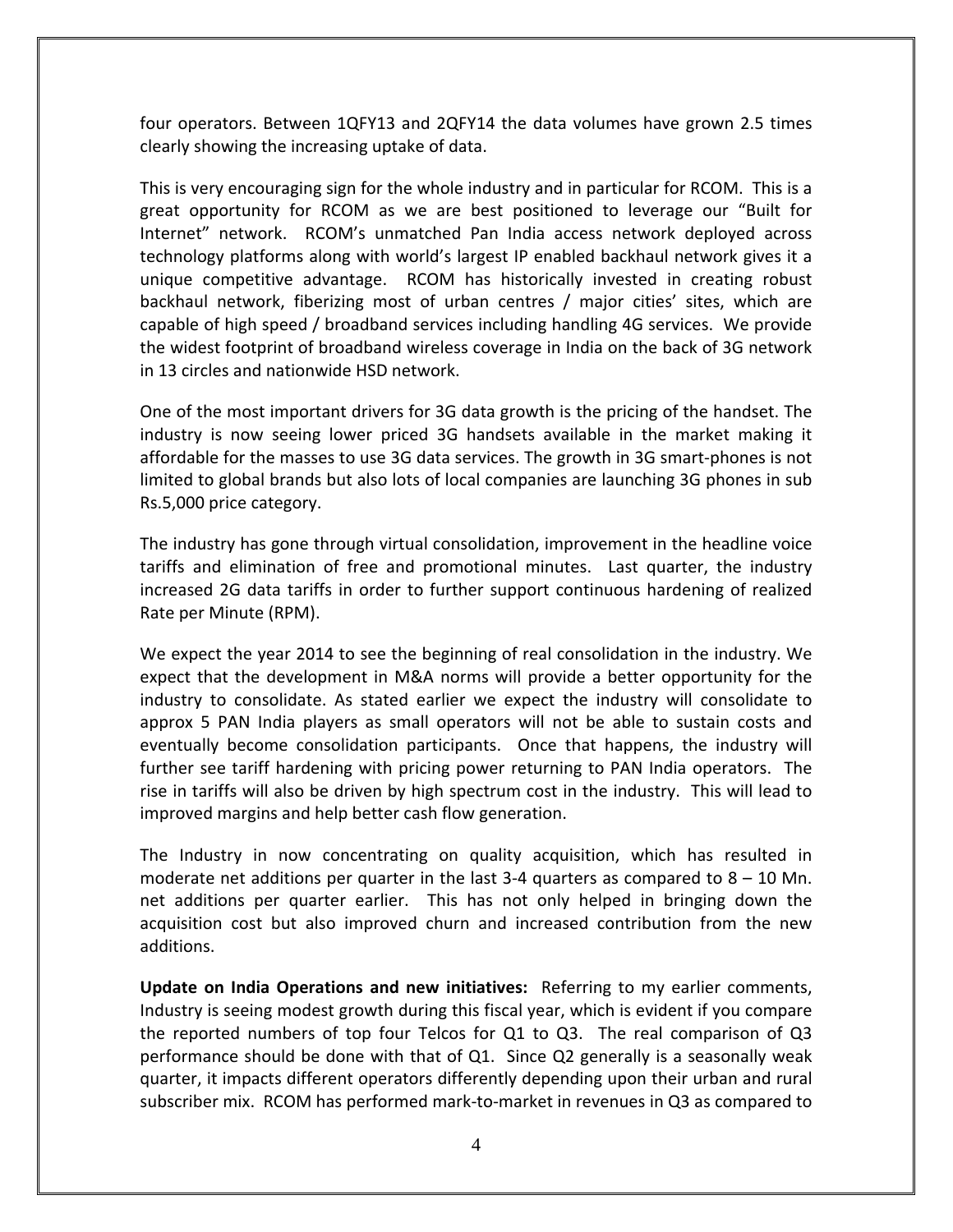Q1 as we have higher share of urban, semi‐urban and mobile internet data users. We have undertaken various cost optimization measures during last 2 ‐ 3 quarters, which are now beginning to yield results as our EBIDTA in Q3 has out-performed the industry as compared to Q1.

RCOM is continuously working on differentiated strategy to expand both Voice as well as Data revenues on its network. Couple of quarters back on the Voice front, we had unveiled "Smart Capex" strategy by entering into 2G GSM ICR agreements with multiple operators in order to expand our network significantly. By end of 3Q FY'14, we have added more than 9,000 sites under these ICR agreements, in order to enhance network coverage and improve the quality of coverage.

On the Data side, we have taken multiple initiatives to increase the data penetration by making data plans more affordable, offering bundled product & services and entering into exclusive tie‐ups with social networking sites. Last quarter, RCOM announced revolutionary Apple iPhone offers that promises to change the way people buy the iconic Smart‐phone in India. We have announced Zero Plan offer at Rs 2,499 per month for the iPhone 4s , Rs 2,999 per month for the iPhone 5c and Rs 3,599 per month for the iPhone 5s, all three for a duration of 24 months — which include the handset cost, unlimited local and STD calls, SMS', national roaming and 3G data. We are witnessing strong traction of high ARPU customers, porting into RCOM network with MNP request. After launch of this offer, we are MNP value positive in all 13 3G circles. In future, we plan to replicate this bundling strategy with more smart‐phone brands across various pricing segments.

RCOM started a true internet revolution by offering 3G speeds  $\omega$  2G rates by launching an exciting 3G data offer at 2G data prices for smart‐phone and Tablet users, targeting the fast‐growing segment. The reason for introduction of this plan was to reduce the barrier for adoption of 3G services, low adoption rate of 3G among existing smart‐phone users and low utilization rate of 3G network. During the quarter, we have increased rates for 3G data plans. This was primarily done to remain mark to market on 2G data prices as most of the operators have increased 2G data prices. We have received overwhelming response from the customers. This will lead to higher adoption of 3G data, increase in data volumes and eventually lead to better margins. Also, this will help us in becoming more disruptive in the postpaid category in the metros.

We are enthused to share with you that CDMA handset eco-system is improving fast. Our CDMA voice revenues are almost stabilizing and our renewed focus on CDMA business will help us to grow this in coming quarters. We have taken various CDMA oriented initiatives like introduction of GSM + CDMA smart‐phones in the market, dedicated CDMA team within mobility business and up‐gradation of EVDO network to Rev B in non‐3G circles.

The adoption of data services on our network are immensely supported by our agreements with social networking sites like Facebook, Twitter and WhatsApp. This will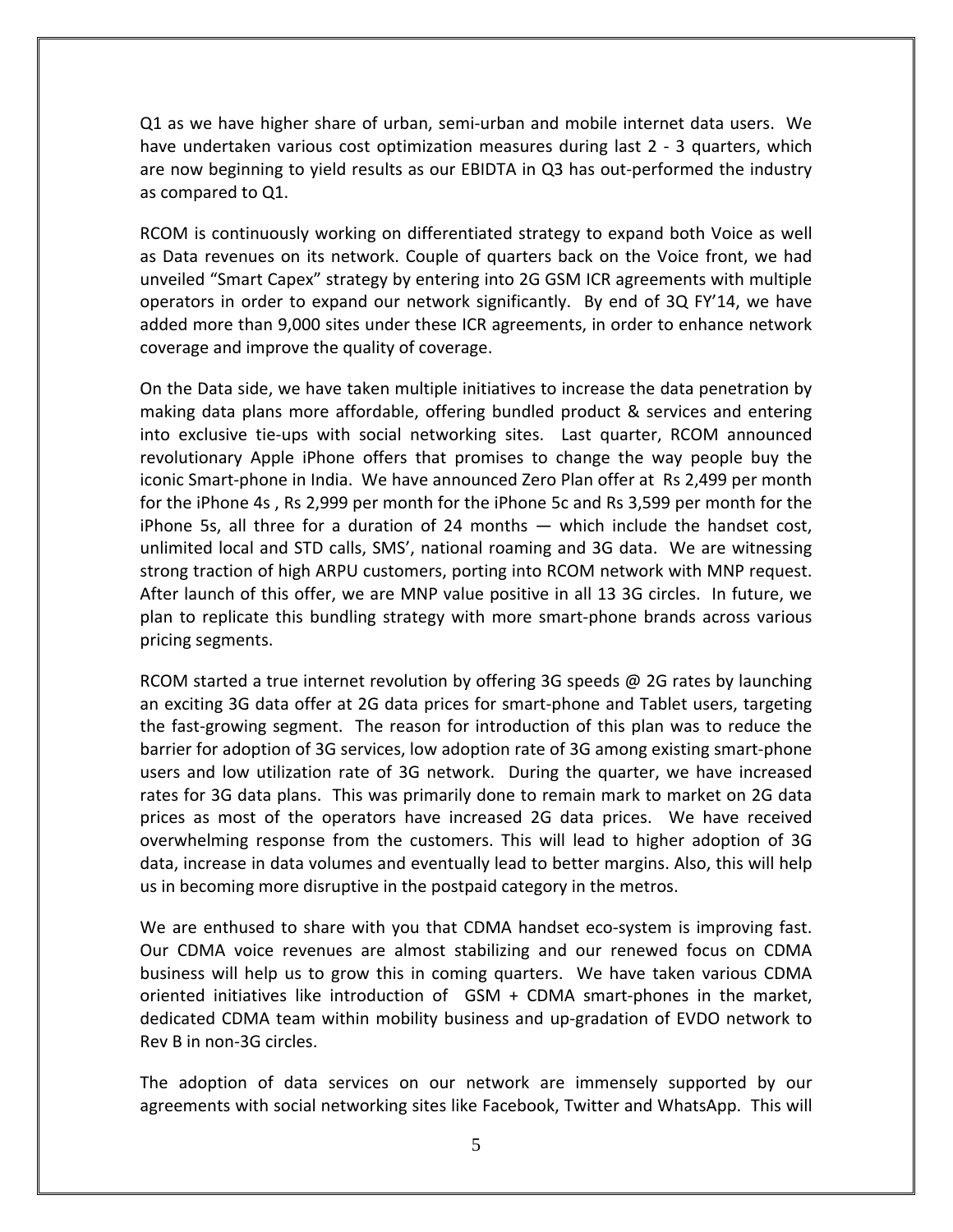further gain traction as we announce more device tie‐ups, offering "Zero Plan" to support all smart‐phones. We believe that "Zero Plan" can be a new category like Postpaid and Prepaid Plans, which will drive the revenue growth in future.

With these initiatives, 3G traction is increasing faster and we now serve 11.1 Mn. 3G customers, which is 30% of data subscribers; highest in the industry. Total data usage on our network was at 41,702 million MBs, a growth of 85% y‐o‐y and data usage per sub at 396 MB, still remains the best and highest in the industry.

Regarding R‐Jio contracts, the deliveries of towers and fiber infrastructure is progressing well. We believe that we shall be able to deliver most of the required infrastructure in next 3 – 4 months.

Now, let me hand over to my colleague Mr. Punit Garg to cover Global Operations.

# **Global Operations**

The third quarter Global Operations' revenue and EBIDTA stands at Rs. 1,090 crore and Rs. 239 crore respectively.

Global Operations comprises Carrier business, Global Enterprise and Voice business.

The Carrier Data business continued its strong performance with order booking of over Rs. 155 crores. Reliance is leveraging owned subsea cables connecting 47 countries to offer mega‐bandwidth connectivity to content providers and large global telcos. Reliance has deployed 100Gbps wavelength on most routes. During Q3, additional 400 Gbps capacity was built on FA‐1 between London Hosting Center and New York. Capacity Reservation System functionality has been introduced under Transmission Services which enables customer to reserve capacity on Reliance Globalcom's network just like airline reservation system. Very few operators can match this capability and Reliance is well positioned to capture most of the internet driven capacity demand.

Reliance has strengthened its IP layer on top of transmission layer. The St. Denis, Paris PoP has been established as the primary hub in Europe for IP services, complementing London PoP for diversity. This has improved network latency, reliability, and enhanced service coverage.

In Global Enterprise business, Reliance signed over Rs 55 cr of contracts. Reliance has established itself as few managed service providers with secret sauce to connect enterprise offices in over 160 countries with diverse portfolio of services including WAN connectivity, internet, voice and managed security services. Reliance extended contract terms with most of its enterprise customers for whom cost and risk of changeover is very large. This included for example one of the largest mining companies in Australia with operations in 50 countries. They extended contract with Reliance as their single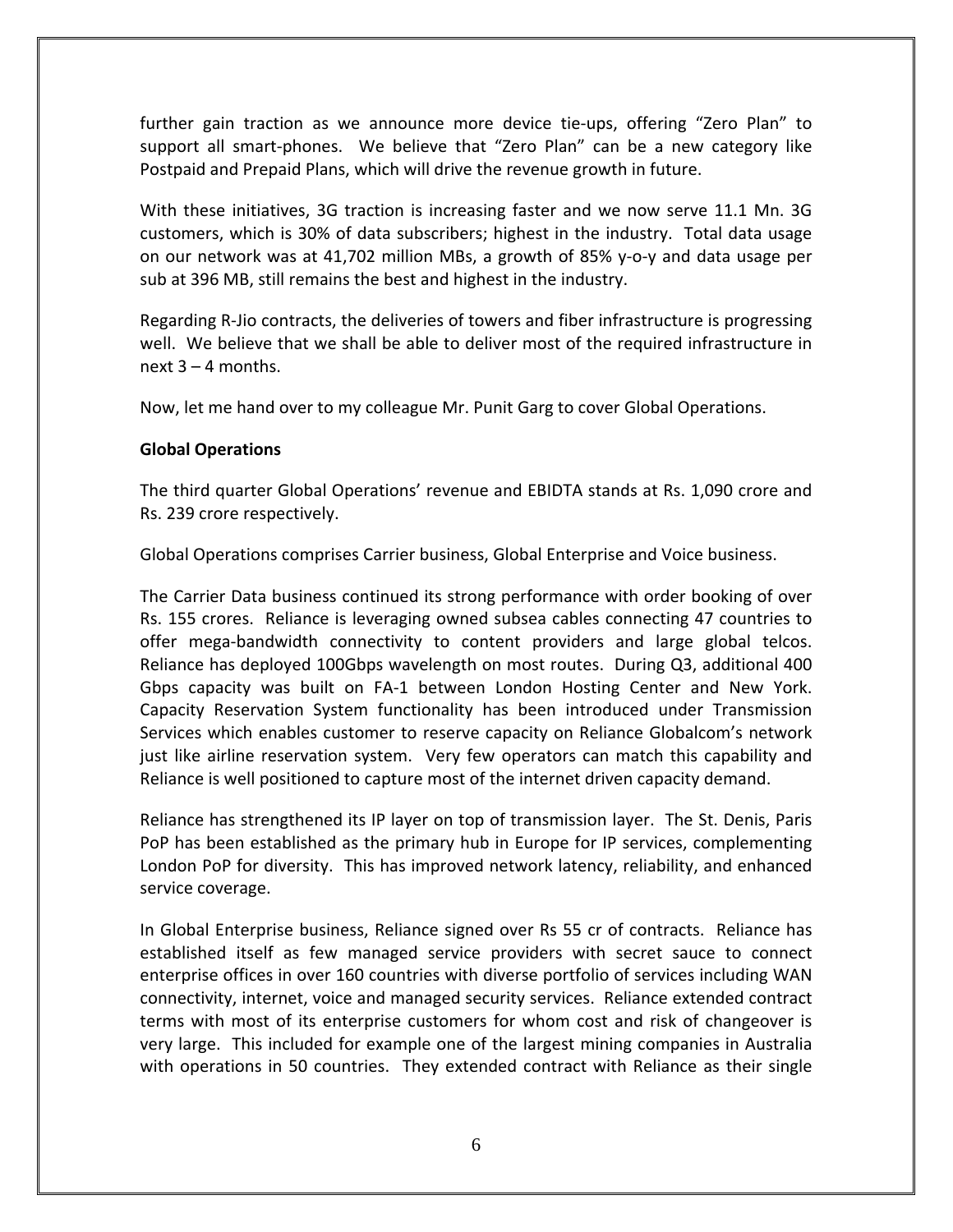point of contact for any network related services, and provide its offices the flexibility to scale operations rapidly, and market competitive prices.

# **Enterprise Business**

In domestic Enterprise business, Reliance's Pay Per Use model for Data Centre business continues to have strong traction in the Enterprise market, with large order in Q3 from a MNC Conglomerate and a leading foreign bank. Reliance continues to maintain leadership position in Data Centre business, in terms of market share, innovative services and pricing model. RCOM has renewed certification from Cisco as the Cloud Managed Services Partner for MPLS, Internet and Security services.

RCOM won prestigious Light Reading Global award for the "most innovative enterprise service" for the recently launched product ConnectPrimeTM. Reliance has strong demand for ConnectPrimeTM since it delivers most cost efficient connectivity solution leveraging pan India wireless and wireline network.

Reliance continued its winning streak in the Government vertical with prestigious orders from UP Power Corporation, National Informatics Centre, Electronics Corporation of India, and Bihar Electricity Distribution company.

# **To summarise, let me reiterate:**

- RCOM continues to follow the strategy of building revenues ahead of investments and de-risk the business by deploying more sties through bi-lateral ICR agreements and subsequently deploying own infrastructure on viable sites to improve shareholders returns.
- RCOM to focus on bundling strategy by introduction of innovative products and services like recently launched "Zero Plan" in order to build affordable ecosystem for 3G services helping 3G services and data market to grow.
- Riding on the development of common CDMA + GSM chipset and phones, RCOM is aggressively working on reviving usage on our CDMA network in order to improve its contribution in the Company's overall growth.
- In Global Operations, RCOM focused on network reforms and related supporting systems transformation in order to deliver tailor-made solutions for sophisticated customer requirements.

Finally, I would like to emphasize that RCOM is highly focused on product and service innovation, development of 3G eco-system to make wireless broadband services more affordable and providing enriched customer experience.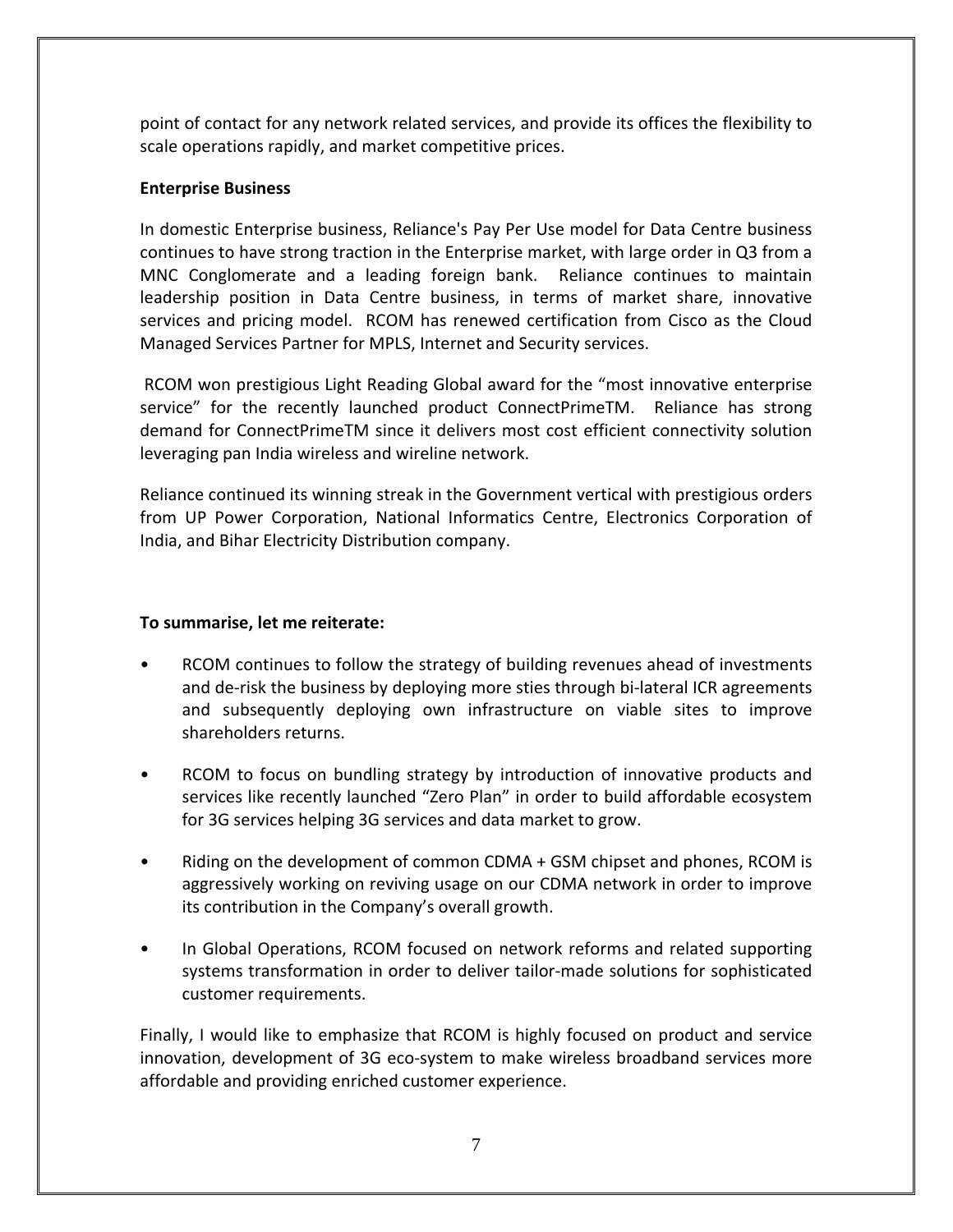Thank you. And I would now like to hand you back for the Q&As.

### **Moderator:**

#### Certainly Sir.

At this time participants who wish to ask a question, please press \*1 on your telephone keypad and wait for your name to be announced.

First question comes from Mr. Shobhit Khare from Motilal Oswal Securities. You may go ahead please.

# **Mr. Shobhit Khare:**

Good afternoon, Sir. Thanks for the opportunity. My first question is on the non‐voice revenue, where the revenue contribution seems to be stagnant over past 3‐4 quarters. While we are seeing sharp increase in data traffic, is this because of pricing pressure in data or otherwise, if you could give some color on that? Second is, in the analyst meet last quarter, you had mentioned that sustainable margins at consolidated level could be 32‐33%, so should we expect some more pressure on the margins going forward?

### **Mr. Gurdeep Singh:**

Thank you, Shobhit. Coming to the point number one on the non‐voice revenue, there are two events that have taken place during the last couple of quarters, first one being the VAS regulation by the TRAI, that has lowered the VAS contribution, and the second, as a part of our strategy to provide consumers with one‐internet plan, we had lowered the 3G prices at 2G rate, and it was said at that point that we will go through the initial dip as more 3G consumers downgrade their ARPU to 2G levels, but eventually the data consumption and the penetration will kick in to bring in the benefits. So I think we have crossed that hump now. As we go forward, we should see a higher traction on this account.

And thirdly, coming down to the discussion regarding margins and the pressure on the margins, since we are seeing the RPM hardening in the market, we are seeing the rise in the data contribution to the business as we go forward, and the fact that we are not in a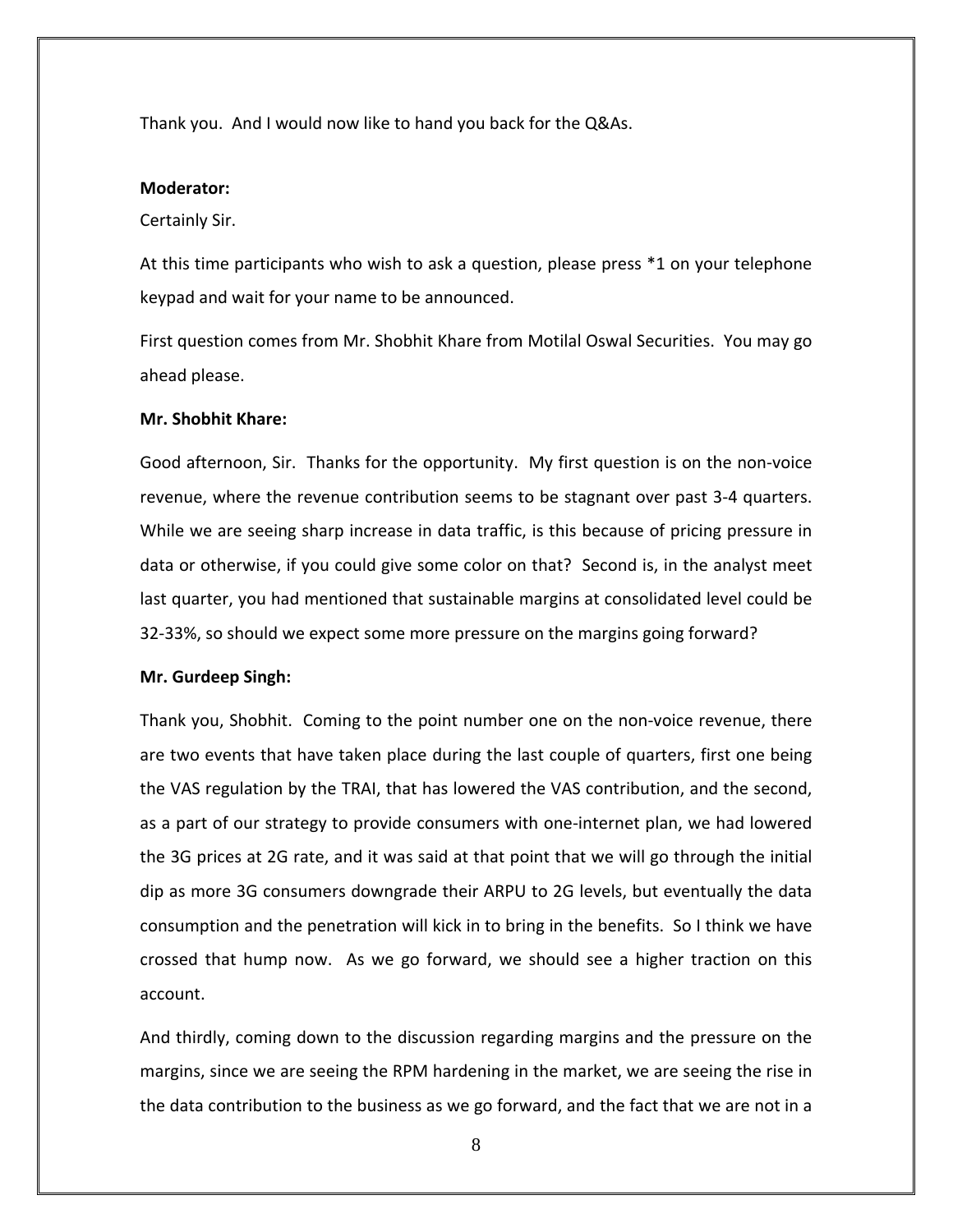position any longer to absorb the inflationary cost pressures, the RPM hardening will continue as we go forward, not as a planned event but as an ongoing event, and this will help reflect better margins in the future.

I hope I have answered your question.

# **Mr. Shobhit Khare:**

Yes, sir. Thank you so much.

# **Operator:**

Thank you, sir.

Next question comes from Mr. Pankaj Suri from Nomura. You may go ahead please.

# **Mr. Pankaj Suri:**

Hi. Three questions from me. Number one, the voice RPM numbers, are they primarily only for the mobile business or do they have some contribution from fixed as well, that's number one. Secondly, can you give us some guidance how should we see the tax rate for this year and the next couple of years? And number three is, what is the foreign exchange loss number for 9 months and 3Q in particular? Thank you.

# **Mr. Gurdeep Singh:**

Thank you very much for your question. On the voice RPM, our Indian operations largely the voice comes from wireless business, so it is reflective of the overall voice trends in the wireless mobility business. The contribution of the voice from the other segment is relatively smaller and does not impact the percentages movement in the RPM and the RPM hardening as we go forward.

I would request my colleague, Arvind to answer your questions on the forex and the tax.

# **Mr. Arvind Narang:**

We do not provide tax guidance, but we still have the tax holiday under section 80(i)(a) for some more years.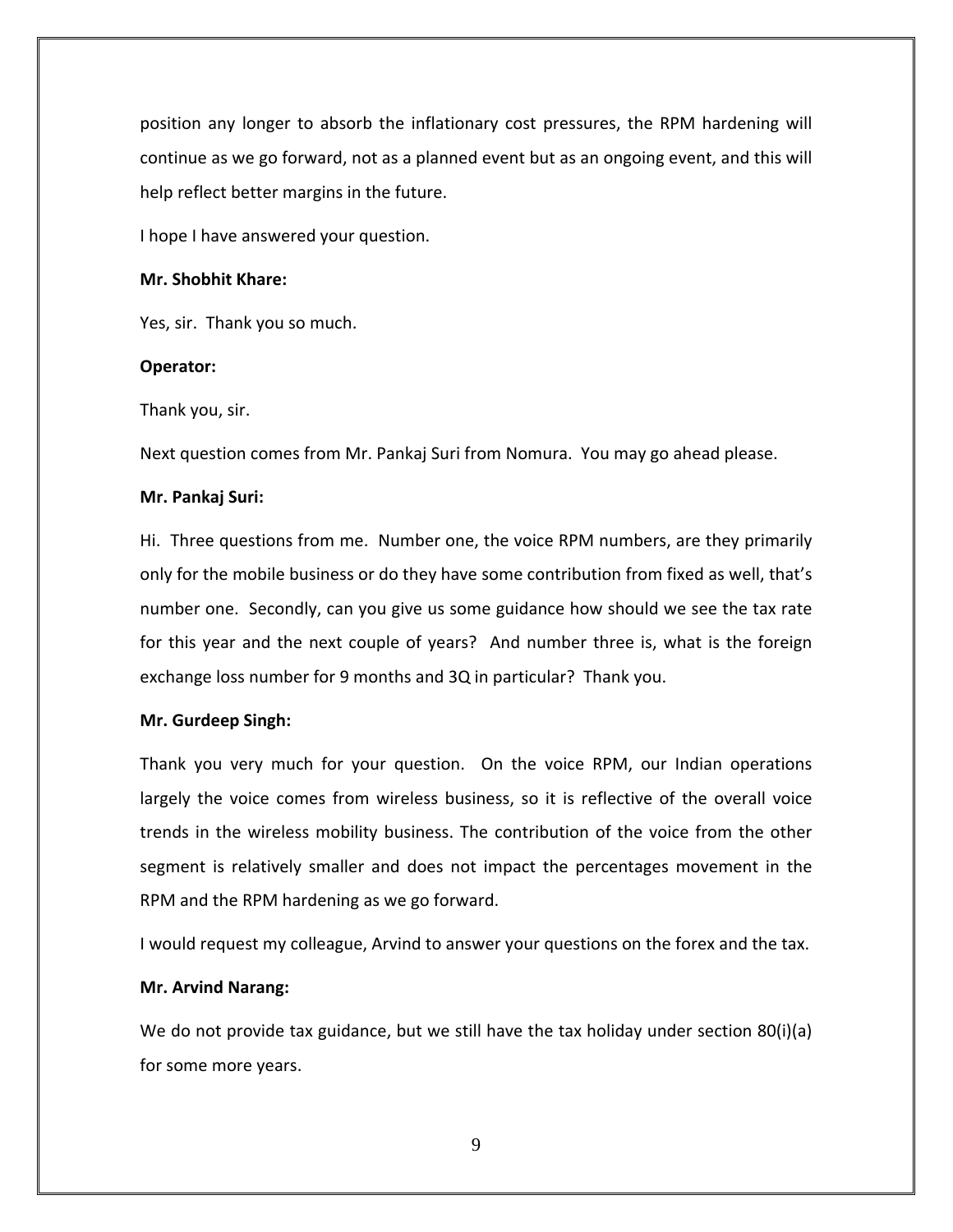# **Mr. Pankaj Suri:**

And for the forex loss for 9 months and 3Q?

# **Mr. Arvind Narang:**

In this quarter, the rupee has marginally appreciated. If you look at our debt numbers for 2Q, we had around Rs. 3,842 crore impact on our foreign currency debt, which we had mentioned in the Q2 results. The similar number for Q3 because of the slight appreciation in the rupee is about Rs. 3,600 crore, which basically means that net of forex impact, our forex debt is Rs. 25,068 crore for Q2 and Rs. 24,870 crore for Q3. That means a reduction of close to Rs. 200 crores.

# **Mr. Pankaj Suri:**

Thanks for that, but I was actually looking for the P&L impact to the forex movement.

# **Mr. Arvind Narang:**

On P&L there is hardly any impact because the rupee‐dollar is almost stable. However, we account forex variation in Balance Sheet as per Government of India guidelines.

# **Mr. Pankaj Suri:**

And what about the 9 months number?

# **Mr. Arvind Narang:**

We are following the guidelines, issued by Ministry of Corporate Affairs. The impact of foreign currency is reflected in the balance sheet which has been prepared in‐line with those guidelines. Accordingly you can see the impact on both the asset side as well as the liability side, that's why the debt in the previous quarter had gone up, and the assets also in the previous quarter. But this quarter it has been largely flat.

# **Mr. Pankaj Suri:**

Okay, thank you so much.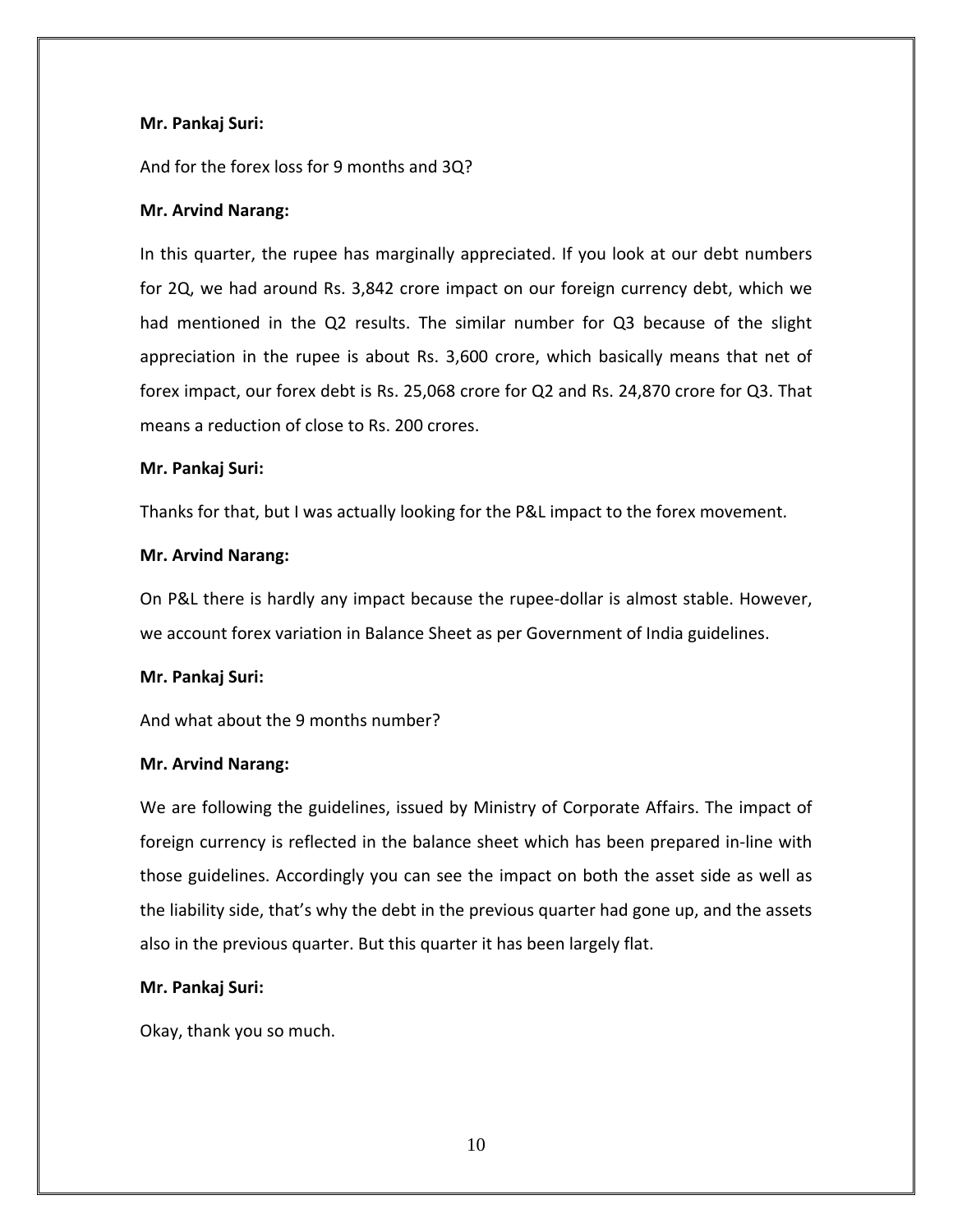#### **Operator:**

#### Thank you sir.

Next question comes from Ms. Reena Verma from Merrill Lynch. You may go ahead please.

#### **Ms. Reena Verma:**

Hi. Thank you very much for the call. I had a few questions; firstly, just on the contracts with Reliance Jio, please can you update us on the status, both for the IRU contract and the tower contract and whether we should continue to book the IRU accounting revenue in fiscal 2014 as per your earlier guidance or you see a push back?

My second question is with regard to your 900 MHz circles which are due for renewal, I guess next year. Could you please share with us any thoughts in terms of how you think about the outgo for these circles, and what we should possibly expect in light of your comments, that the industry will see a lot of consolidation in 2014?

And just two housekeeping questions, one is on the Global business, if you could please comment on both the revenue and margin contraction and in the overall P&L the sharp rise in the interest cost. Thank you very much.

#### **Mr. Gurdeep Singh:**

Thank you very much, Reena. On the Reliance Jio, the following is the sequence of events that have happened. We signed the IRU contract on the inter-city fibre and followed by 45,000 towers to be given to them on lease or tenancy. Part one, on the IRU, we received proceeds through securitization, which is reflective in the balance sheet as stated in the last quarter. However, we are continuing to prepare the handover of the fibre as well as the towers. Much has been handed over as the work is currently in progress. As and when we finish those deliveries, as I said in the initial speech, over next 3-4 months, and they put up the electronics, we will then be able to share further proceeds and the accounting and the booking of those proceeds.

### **Ms. Reena Verma:**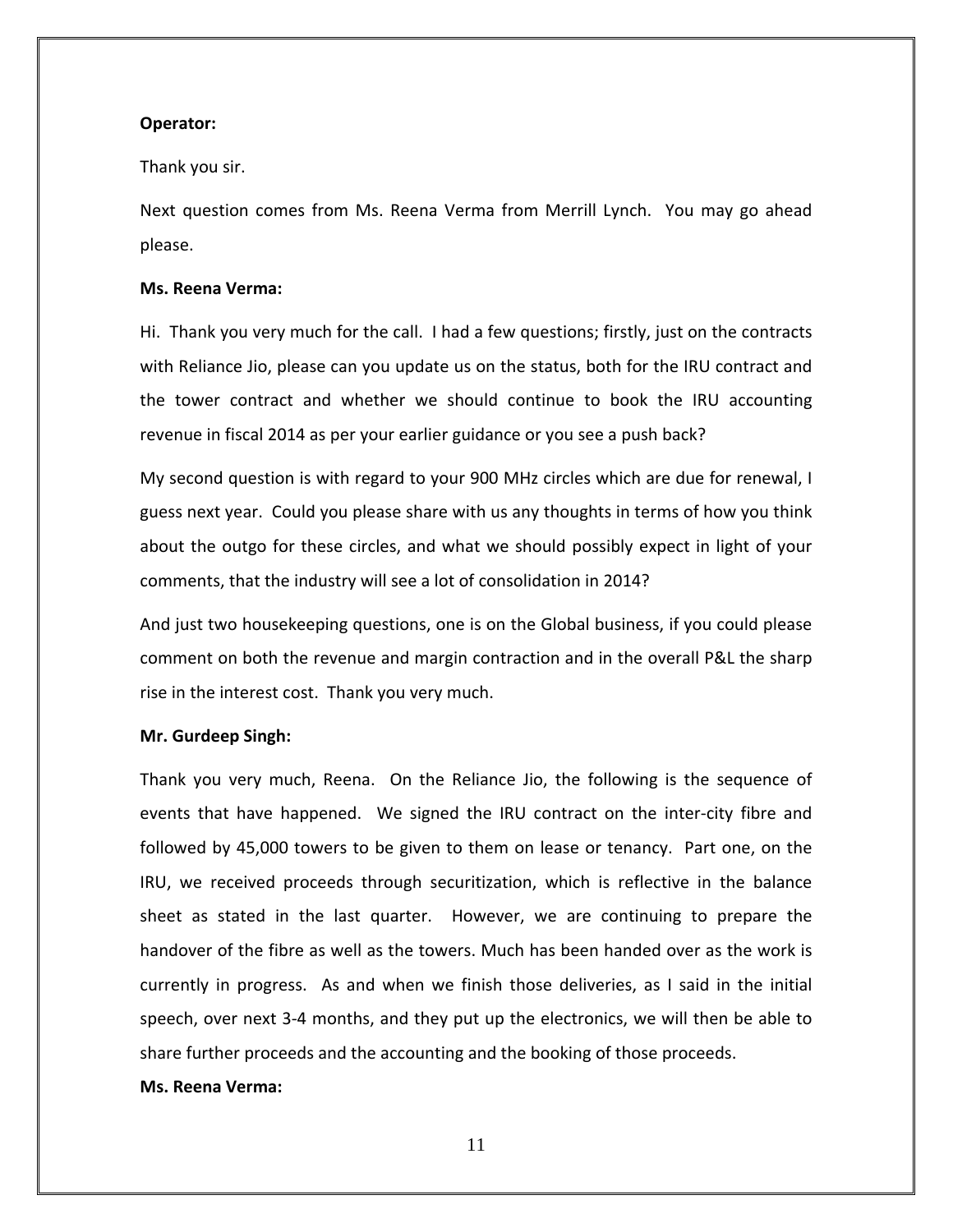That means, over next 3‐4 months, probably end fiscal 2014 or early fiscal 2015, the accounting recognition will happen?

#### **Mr. Arvind Narang:**

Yes, as Gurdeep said, from money perspective, it is already received post securitization and was captured in the Balance Sheet and Cash Flow statements. The Intercity fibre sharing/handover process is still going on. However, once we are able to complete that, we shall then be able to share with you. On the tower front, over 50% of the deliveries have already been given to Reliance Jio, and the rest is underway, and once they start doing their own installation, testing and so on, subsequently we will share with you the specifics related to the revenue and its realization.

#### **Ms. Reena Verma:**

So when you give the deliveries, do the revenues kick in only when they start using or on delivery from you?

#### **Mr. Arvind Narang:**

There is a 3 step process involved. One is the handing over of the tower, second is the installation of the equipment, both the passive infrastructure as well as the active equipment, and then followed by the testing. So once they install their own equipment and do that testing, then the revenue realization starts.

#### **Mr. Punit Garg:**

Just to cover two points. One is as far as IRU of Reliance Jio is concerned, we are well on track and we would be able to deliver over 90% in this year itself. It could be 100%, but at this moment for your calculation 90‐95% would be there, and there could be a spillover of 5-10% which would be in the first quarter. So we are well on track as far as IRU of Reliance Jio project is concerned.

Your second point on global, just let me cover that before handing over for wireless. As far as revenue and margin costs are concerned, yes, in this quarter, you have seen bit of dip, and it is on account of mainly two reasons. The first is that, we have made the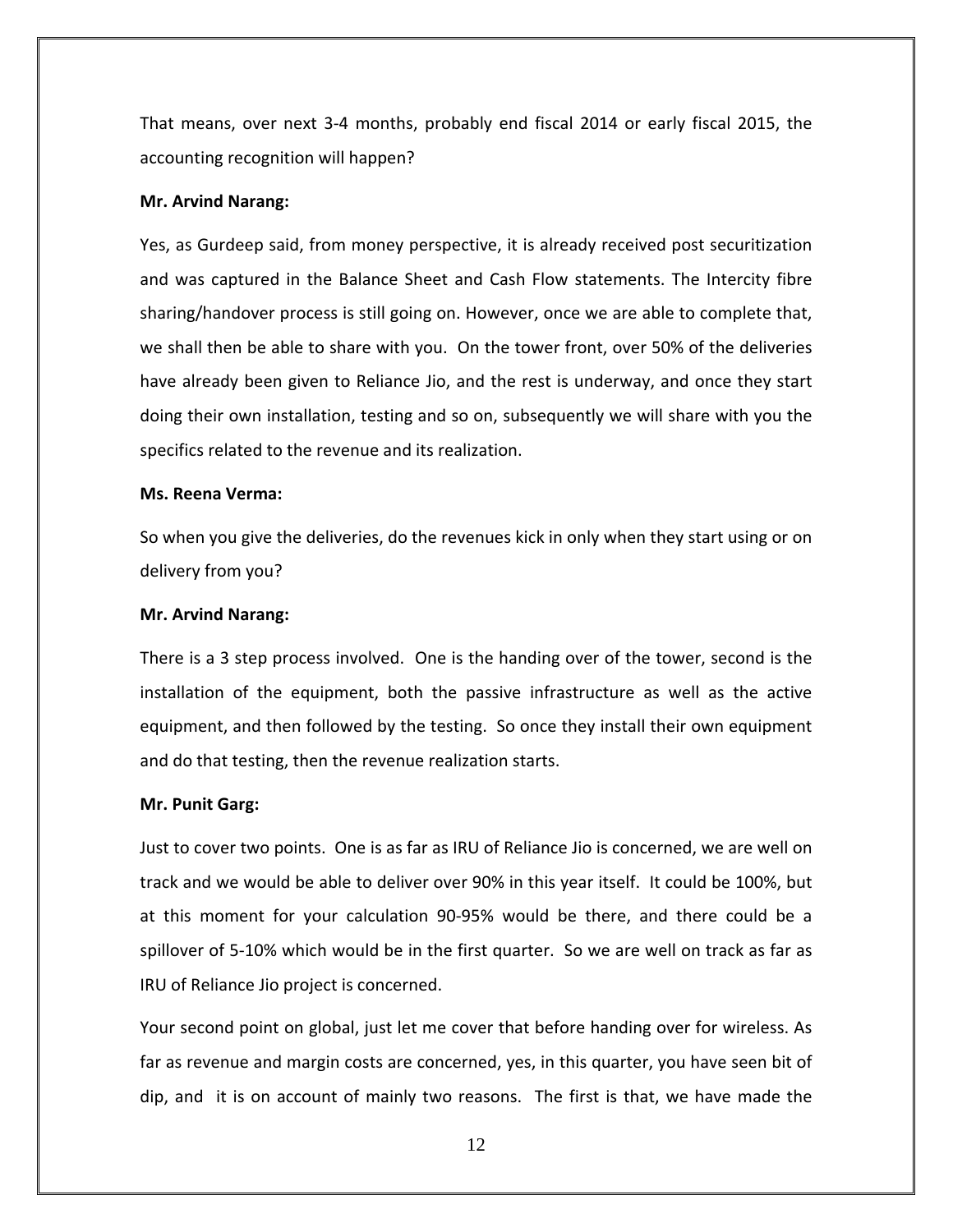prices mark to market resulting in the decrease in the elimination figures also, which is a part of the consolidated accounts. Accordingly the revenues and margins have also come down. That's number one. Number two, the activation of IRUs for FLAG has been comparatively lower in Q3, but we maintain a healthy backlog, a lot of that has already been activated in this particular quarter, and this particular quarter we see as a lumpy quarter for us, which will make up for all the losses in Q3. Normally Q4 has always been a high quarter for us. That's what you would probably see as a result currently in the global operations.

#### **Ms. Reena Verma:**

That's very clear, thank you.

#### **Mr. Gurdeep Singh:**

Yes coming to your next question on the 900 MHz, I think we are still about 18‐19 months away. This is coming up for renewal towards the end of 2015 calendar year, and as we approach closer to that we will take a call on our strategy on reacquisition of 900 MHz or together with 1800 MHz, so I think we will be able to share far more in detail and with clarity as we get into that time span.

#### **Mr. Arvind Narang:**

On your question on interest charges, finance charges has gone up by Rs. 73 crores, largely because of one time discount charges paid on securitization of Reliance Jio receivables, which are related to inter‐city fibre agreement, and also there are small one‐time payments related to commissions paid on utilization of some non‐fund based facilities. But if you really look at our cost of debt, without this one-off, it is still in the range of 6.5%, which was 6.3% in the 2Q, so ballpark in the same range.

# **Ms. Reena Verma:**

Thank you very much, gentlemen. Thank you and all the best.

# **Mr. Gurdeep Singh:**

Thank you.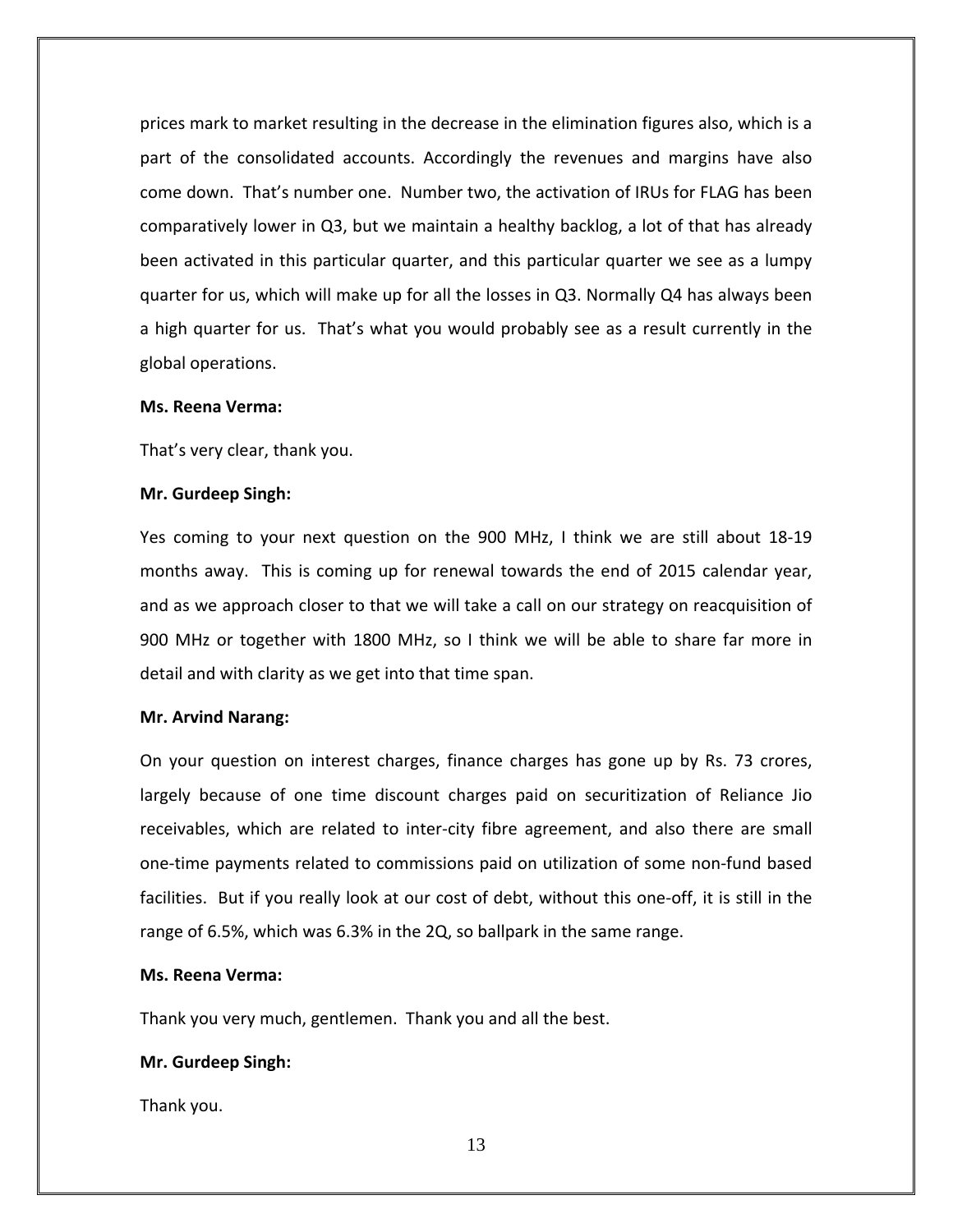#### **Mr. Arvind Narang:**

Thank you.

#### **Operator:**

Thank you, ma'am.

Next question comes from Mr. Rama Maruvada from Daiwa. You may go ahead please.

### **Mr. Rama Maruvada:**

Hi. My first question has been answered with regards to the finance cost. So I just wanted to ask you about the overall revenue momentum. Over the past 3‐4 quarters you've been trying actively to raise the pricing but just wondering how comfortable are you with regards to revenue traction in the Indian wireless segment.

The second question is with regards to the GSM as well as the CDMA businesses. There are media reports about restructuring, just wondering what are your thoughts on this and what are the timelines involved. Thank you.

### **Mr. Gurdeep Singh:**

Thank you very much for your question. Let me answer both of them in a separate form. First is, I think what we are witnessing now for 3 quarters is that continuing focus by telcos on growing profitable minutes, and we started that sometime in the end of 2012 calendar year and we have continued that with a relentless pursuit. It's very important because industry is no longer in a position to cross‐subsidize, cash cow segment versus the loss segment. I think we have crossed that stage, those are the activities that you do at a hyper growth phase but as we are virtually consolidating with a far more rational behavior on the ground and the pricing power is coming back to the Pan India scale operators, I think our focus is completely shifting on growing profitable minutes, coming also on the back of rise of input material cost and the spectrum prices which are probably also reflecting in the auction selection as well. So maybe we have entered a phase where minutes growth which is normally associated to a hyper growth phase, when you are capturing far more cash rich customers than trying to grow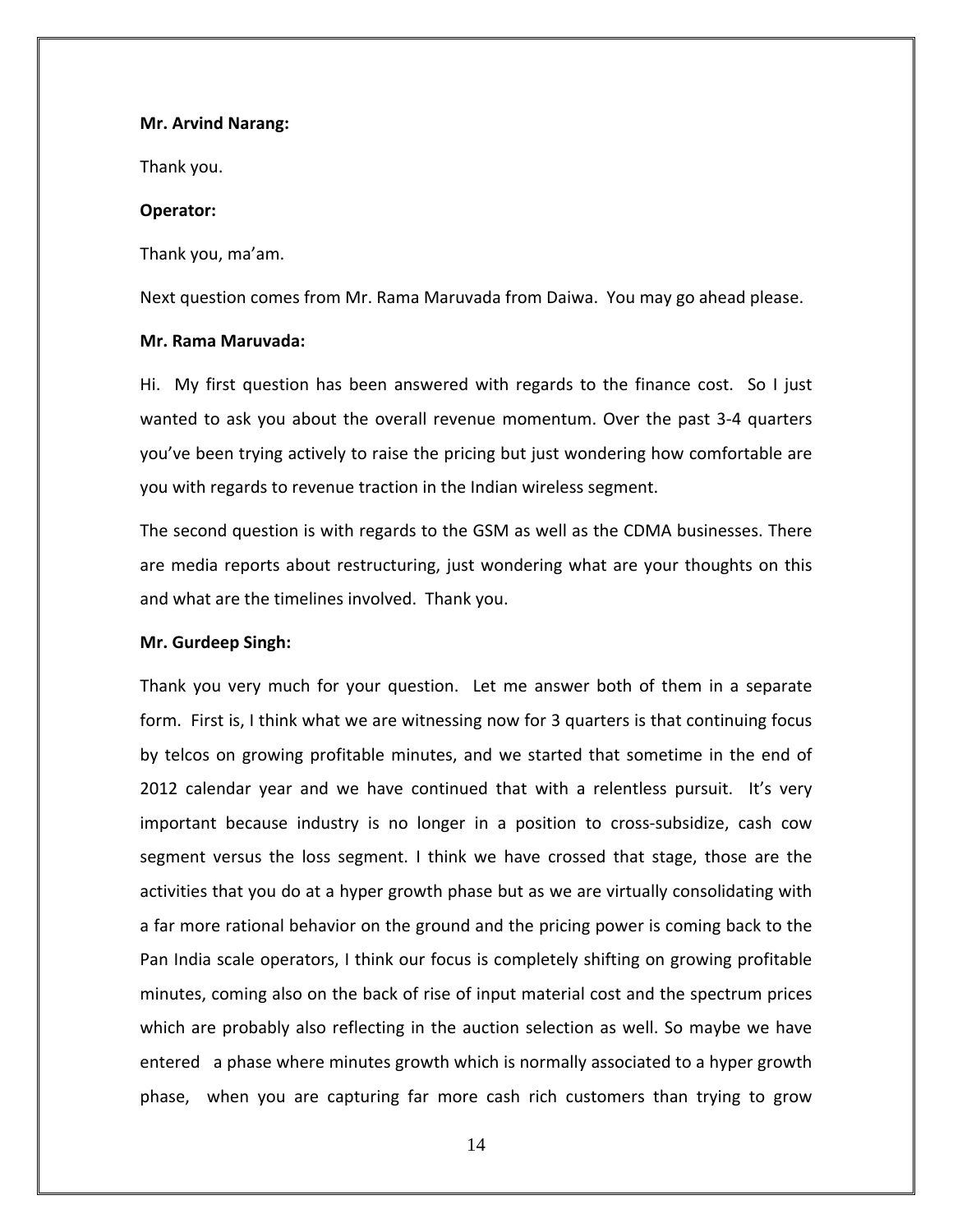revenue on the existing customers, may not be the direct KPI to measure. I think it is more important to pay focus onto the EBITDA per minute, how strong or how good is the quality of the minutes that you have on the network. So, that's one.

Second, on a quarter-on-quarter basis I think now there is an established trend and pattern that Q2 is a seasonally weak quarter, and when we say Q2, the July‐September quarter is seasonally weak. It has got a different impact on different operators. The operators which are far too entrenched on to the last mile, those who serve the population closer to the 100%, naturally face the highest seasonality impact on their business, and when they come out of that seasonality and go into the Q3, they have a relatively modest growth projected. But you look at other operators like us, who have a fairly strong mix of urban, semi-urban and data users across the country, show less acuteness on to the Q2 revenues. That's why we did outperform the industry in the Q2 performance. I think and I would urge all of you on the call to please ponder for a moment and think over through this. I think our true measure of a Q3 festival season is now to be seen in light with what is your performance versus Q1. If I draw that comparison, even of the several years in the past, you will see that RCOM in Q3 is moved in line with the performance of the top Telcos. The revenue growth of Q3 versus Q1 of all the operators is in the range of either flat or a 1%. While if you look at EBITDA trajectory, I think the operators have moved in the range of 4‐5% growth of EBITDA versus Q1 in Q3, whereas we have moved by over 10%. So I would say that we have now begun to participate in the market growth. We are moving in the league of mark‐ to-market performance as is evident from our Q3 versus Q1 performance. And our focus on cost optimization including focus on the profitable minutes and focus on our growth engine of GSM and data is beginning to pay off. And we see that trend continuing in the future, including hardening of the RPM and the margins in the future.

I'm sorry I forgot your second question.

15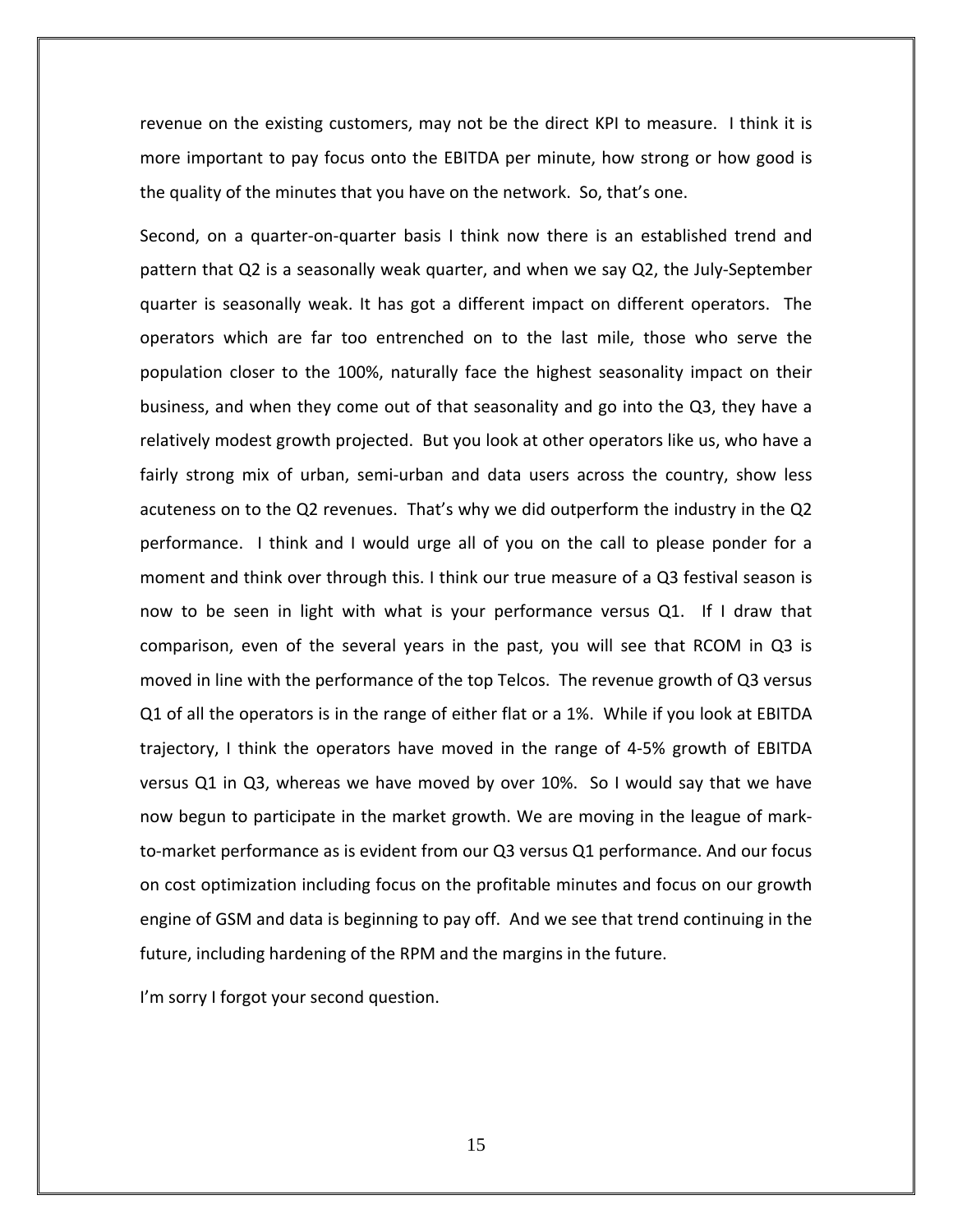#### **Mr. Rama Maruvada:**

That's with regards to the restructuring of the CDMA and the GSM businesses. Where are you and what is the timeline?

#### **Mr. Gurdeep Singh:**

What we have done is that we are restructuring the go to market action of CDMA and I will give you the rationale of why we are doing it. We are now fully clear about two developments in the CDMA ecosystem. One, with the commonality of the chip sets supporting the CDMA and the GSM rising, coming from Qualcomm and the other vendors, the availability of the CDMA devices are suddenly going up, A. B, we do have a clear roadmap indication from these vendors that by 2015 end, the industry is moving towards universal products supporting a universal SIM. That means each handset will be able to support multimode, multibands, thereby increasing the possibility of the uniqueness of a CDMA SIM being inserted into a GSM phone or any phone and it will work on the CDMA. That's one. Second, if you look at some of the high-end devices which are coming from HTC, Lenovo and Apple, and which are being marketed in the US and the other countries, they work seamlessly on GSM and CDMA, and that trend is now coming down to mid and the lower end devices. That is the second part. The third part, for the interim till this happens when the device ecosystem actually becomes completely ubiquitous which we have a great clarity to, in the interim we realize that CDMA is a device‐bundled business and GSM is a SIM‐card‐led business. The characteristics of sales, distribution are entirely different from GSM, and hence we have now created the CDMA org structure with a view to get the ecosystem of consumer durables and the handset ecosystem, get the quality of people on our CDMA which come from that ecosystem, so the distribution, people and the go-to-market strategies are aligned the way a device selling is done, because this is a bundled sales proposition, which a GSM team is never used to selling, but for what we sell from our company-led stores. So we believe that this renewed focus of go-to-market strategy led by increasing availability of the ecosystem or devices is the good time for us to accelerate the pedal on the CDMA business, which is already bottomed out in terms of its bleed and we are

16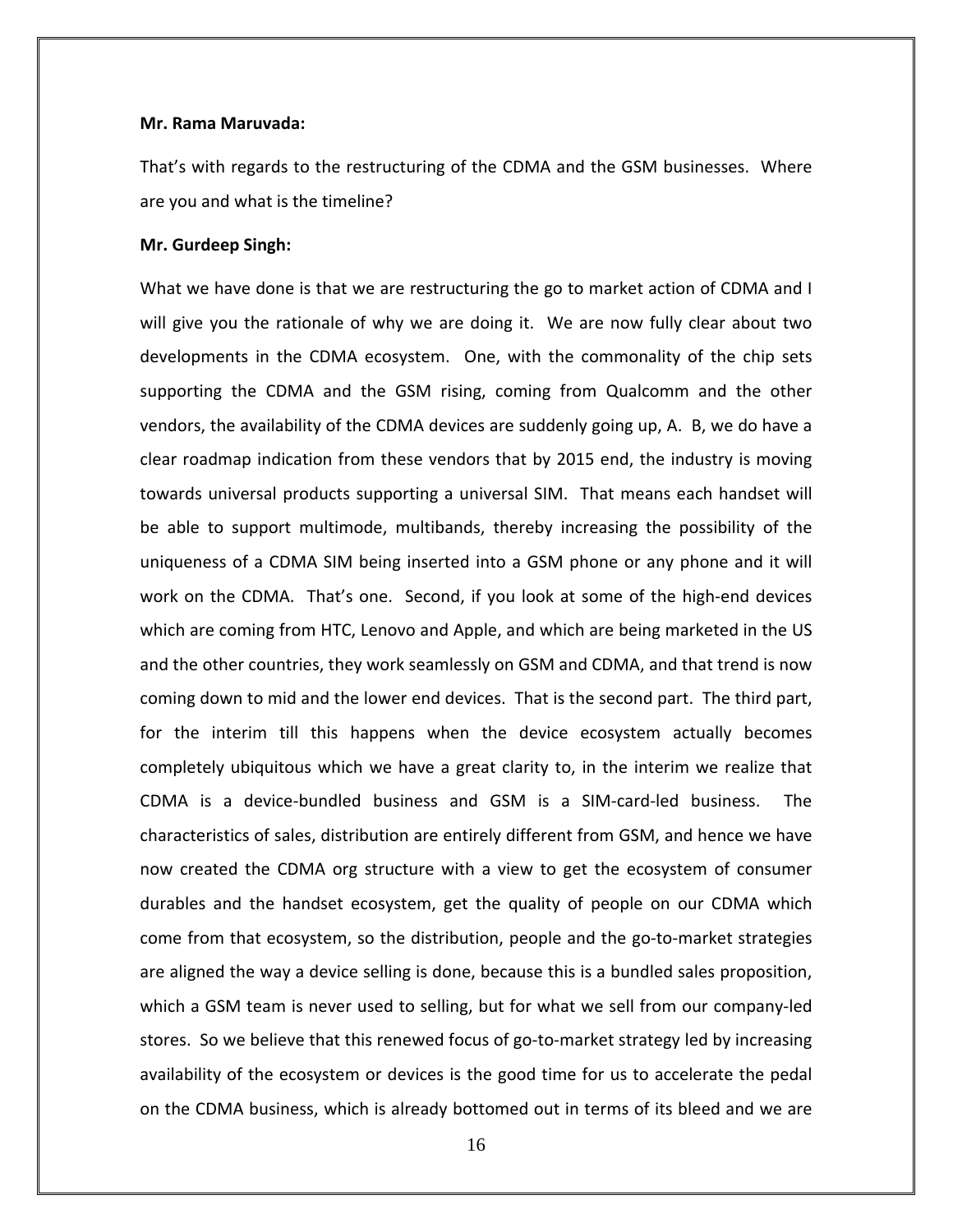now looking up to a growth in the segment over the few quarters, and I can say that with lot of confidence. I hope that clarifies.

# **Mr. Rama Maruvada:**

Yeah, if I can just have a quick one final follow-up please. Could you give a sense of what GSM revenues are as a proportion of your telecom revenues maybe this quarter and the last quarter?

### **Mr. Gurdeep Singh:**

I've been saying in the past that now, GSM plus data have identified as the current growth engine, while CDMA takes a bit of a time to move into the growth engine, it will soon move into the growth engine as we believe over next 3‐4 quarters. The contribution by GSM plus data is now over 71%, which was 65.4% a year ago. So over a period of time, we have been able to shift a lot of our focus on to the growth engine of our business.

### **Mr. Rama Maruvada:**

Okay. Thank you very much.

### **Mr. Gurdeep Singh:**

Thank you.

#### **Operator:**

Thank you, sir.

Next question comes from Mr. Gaurav Malhotra from Citigroup. You may go ahead please.

# **Mr. Gaurav Malhotra:**

Yeah hi. My questions have been answered. Thank you.

# **Operator:**

Thank you, sir.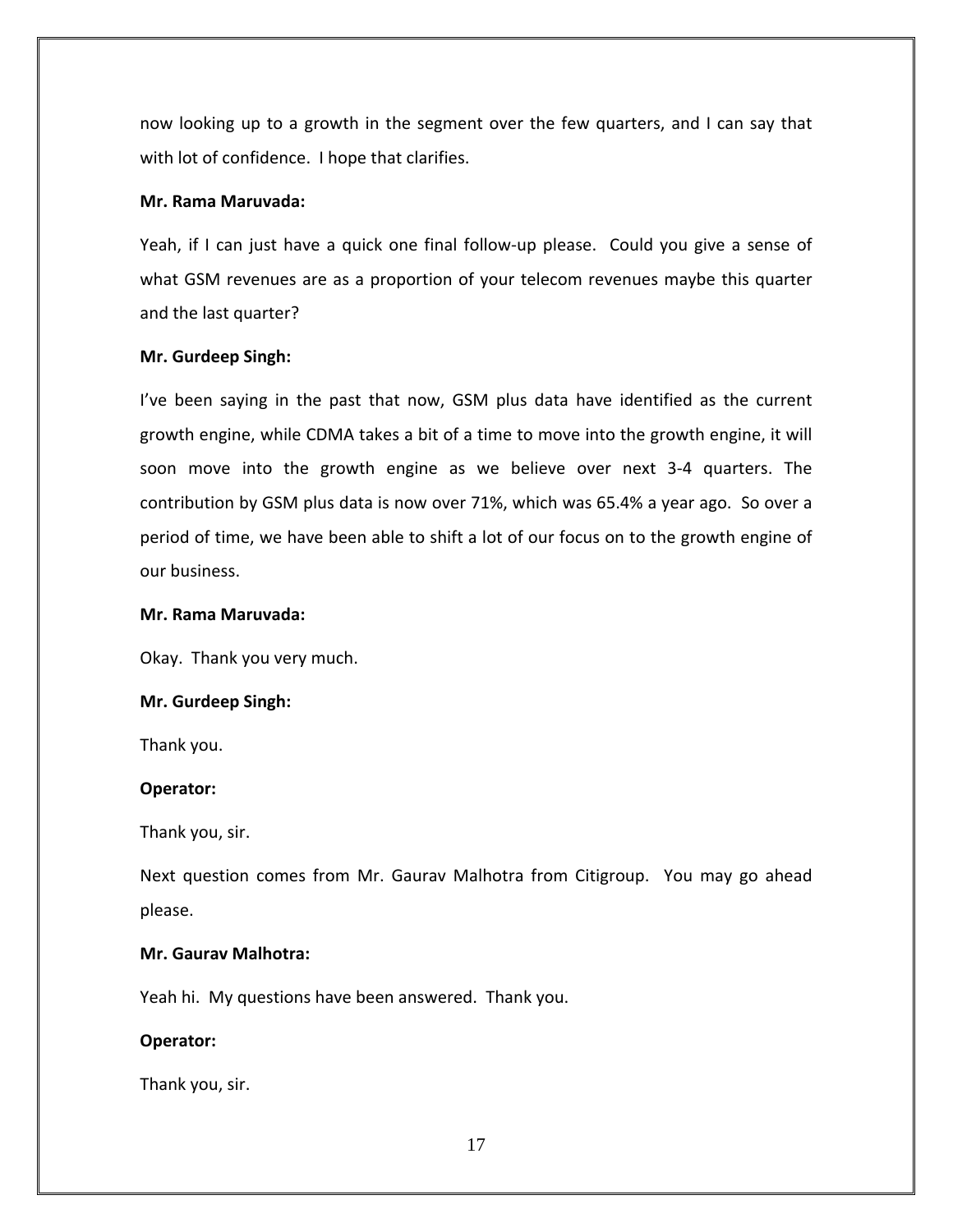Next question comes from Mr. Amyn Pirani from Deutsche Bank. You may go ahead please.

#### **Mr. Amyn Pirani:**

Yeah, Hi Sir. Thanks for taking my question. Sir, my question was on the competitive environment, and since you mentioned that the focus of the telcos over the last few quarters was growth of profitable minutes, margins have improved for most companies, churn rates have come down, but going forward as we now most likely have a new player getting in, what is the likely scenario shaping up in your view as far as competition is concerned, and what could you do to these trajectory of tariff and the profitability going forward for the industry as a whole?

#### **Mr. Gurdeep Singh:**

Firstly on the tariffs for the future. We believe, as I said, there is no head room available to absorb inflationary pressures on to the system. So we will continue to pass that on to the consumers, not as a planned event, but as an ongoing affair, A. B, we will continue to weed out below‐cost‐to‐serve and unprofitable minutes from the network, be it in the shape of free minutes, discounted minutes or loaded minutes at the time of acquisition. The focus will be on paid and profitable minutes. And since we will continue to pass on the inflationary and the other cost pressures on to the consumers, it is fair to assume that the tariffs could harden upwards/northwards in the range of 5‐6% during the year.

#### **Mr. Amyn Pirani:**

We've had phases in the past wherein tariffs improved but then somebody or the other played spoilsport. But do you feel that going forward everybody would not be looking at a scenario wherein they could spoil the party for the other players.

#### **Mr. Gurdeep Singh:**

As I said, the market indicators of the RPM hardening are indication of the fact that pricing power is back to Pan India scale operators, those who enjoy the economies of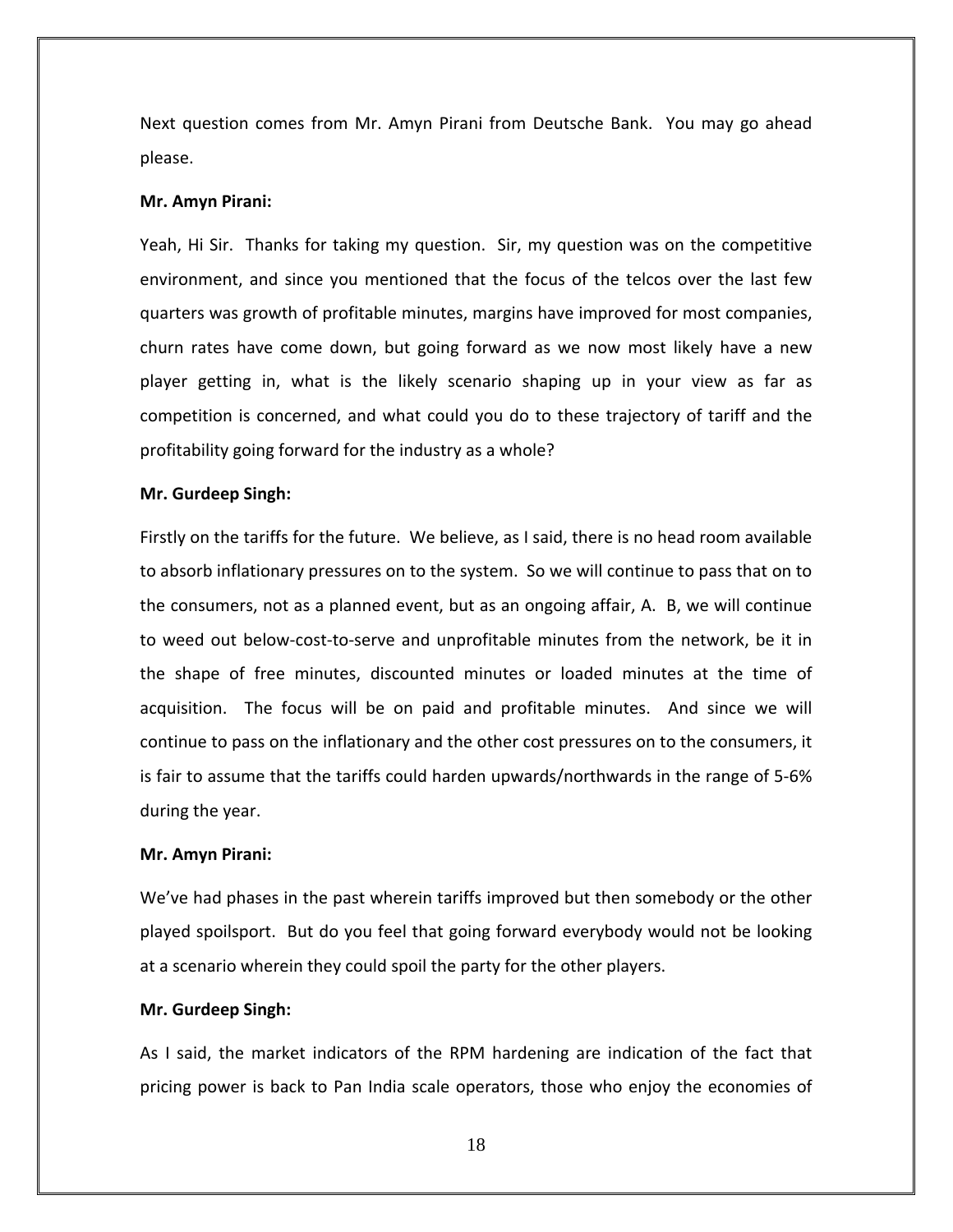scale the best, not to say that today we don't face some pressures from regional or semi-regional players from the market, it is very localized, it is very limited. This may or may not continue in the future, because of some of the players who had taken aggressive stand on voice‐tariff based strategy in the cities and the markets where they have got already congested. There is a evidence on the ground that they have begun to harden the tariff because now the time has come for them either to expand the number of base stations in that city or take more spectrum and in both the cases, the economics doesn't seem to work for them and hence they are restoring to the tariff hardening. So I think we do not see much competition on that perspective from the players in the market.

#### **Mr. Amyn Pirani:**

Understood sir, thanks, thanks for taking my question.

#### **Mr. Gurdeep Singh:**

Pleasure.

#### **Operator:**

Thank you, sir.

Next question comes from Mr. Kunal Vora from BNP Paribas. You may go ahead please.

# **Mr. Kunal Vora:**

Thanks and good afternoon, sir. Three questions; first one on, can you throw some light on your LTE strategy, are you looking to use your 800 MHz spectrum subject to liberalization for LTE in the long term, and is your spectrum contiguous, that's question one.

Second one on data pricing, how are you looking at it and in the next 2‐3 years, do you see pressure on data pricing?

And lastly on the Reliance Jio, do you see them as a partner or a competitor, do you think entry of Reliance Jio can impact voice tariff? That's about it, three questions.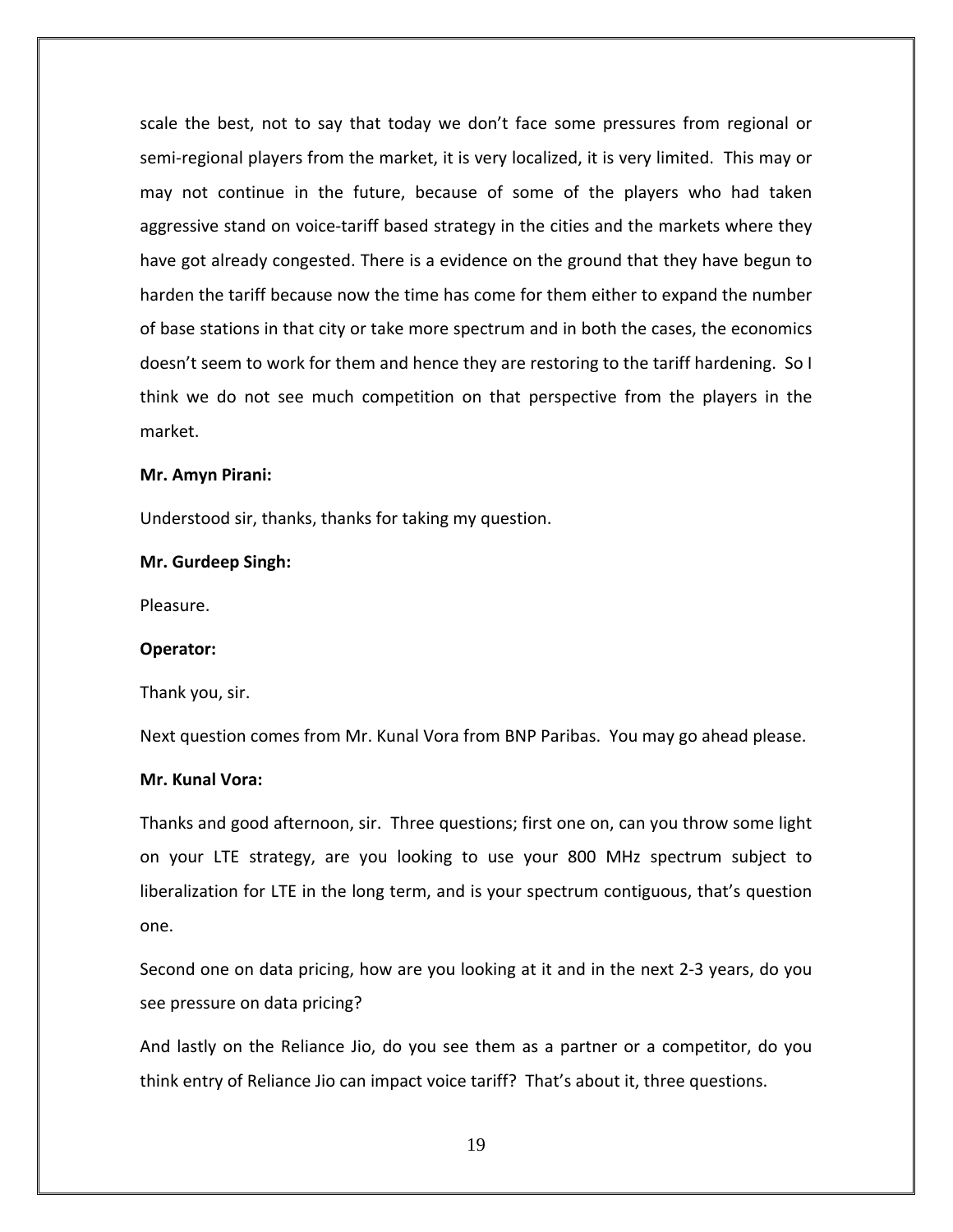#### **Mr. Gurdeep Singh:**

All right, let me answer the first question on 800 MHz. Most of the spectrum that we have across the circles is contiguous. That's the good news. Second, do we wish to liberalize that and to offer LTE services? I think at this moment we are focused on two things. A, to make the good use of the 3G spectrum and the network already deployed, because they continue to be seriously underutilized. We are working together with the handset makers to see that we penetrate more and more smart‐phone devices, because this is unlike a 2G, where you can go forward and expand network and the consumers will come. 3G is highly dependent on the device ecosystem and the penetration. So we will continue to focus on this and sweat our assets more on the 3G perspective, that's one.

Second, coming to the 800 MHz, there are two events that have happened. A, one of the players in the CDMA, is a regional and a localized player, and the other who was a national and a Pan India scale operator has submitted or surrendered half of their CDMA spectrum which seriously impairs their ability to provide HSD services. So in the current ecosystem, we see a great opportunity for Reliance to flare up our high speed data services and the data revenues coming from our 800 MHz network currently deployed in the market and that's why that's another one of the reasons why we are reorienting and restructuring the CDMA business, as we expect to gain from device ecosystem advantage, bundled sales, and weakening spectrum position of our CDMA competitors in the market. Yes, we will look at the liberalization of the 800 MHz spectrum as and when the need arises.

Second, on the data pricing, as I said that as we go forward, we have a continued belief that we want to offer consumers one internet plan, be it 2G or a 3G. We believe India is not yet ready for a speed‐based pricing. We believe that consumers need to be given an experiential choice for the speed, and the day the need for speed gets established, we will move into the tiered pricing. Till such time we will continue to drive adoption of higher technology or 3G services in this market. To say that the data prices worsen from

20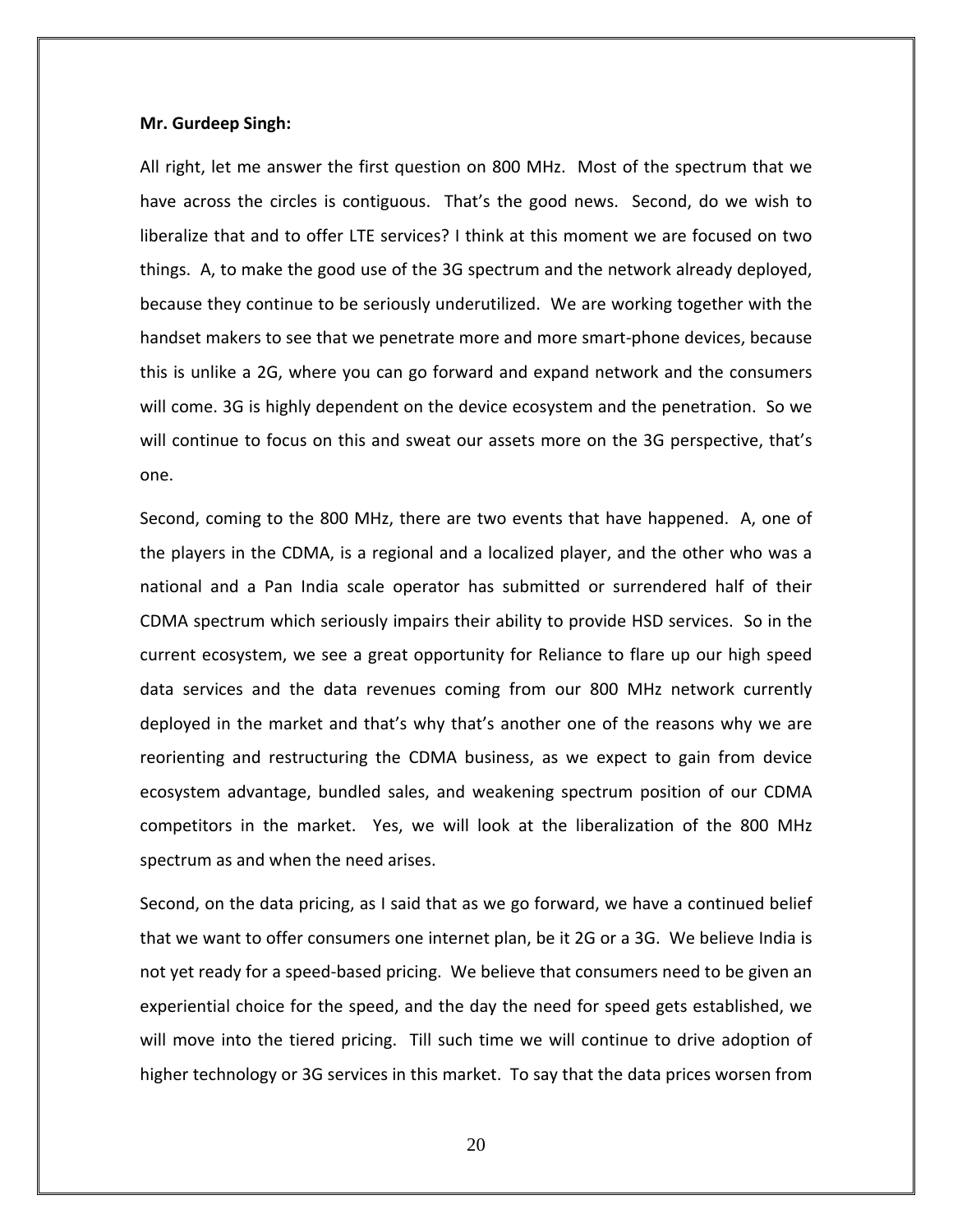here on, my answer to you will be the data prices will harden as we go forward in the future. But we will continue to stick to our strategy of 3G@2G prices for now.

Secondly, on the Jio, yes, there is a partnership and there is a competition. I think the go‐to‐market completely remains separate because these are legally two separate organizations, where we have come together or is to use each other's assets which are on the ground, which are not visible to the consumers, these are on the back end, and this is a smart way to monetize your assets and create a quick access to the market. Under Reliance Jio's agreement with us, we have a reciprocity clause. In the reciprocal arrangement, whatever infrastructure will be laid out in addition to what they procure from us, by the Reliance Jio will come to us, be it fibres or the towers at the same terms and conditions at which we have given as per our need and requirement. This will make our entry into the market for expansion very, very quick and will lower our capex in the future only to the electronics part of the capex, for which we do have an open line with the China Development Bank. I hope this answers all your questions.

#### **Mr. Kunal Vora:**

Yeah, very clear, thank you, sir.

#### **Mr. Gurdeep Singh:**

Thank you very much. Really appreciate it.

#### **Operator:**

Thank you, sir.

Next question comes from Mr. Gaurav Dhavale from Nomura. You may go ahead please.

# **Mr. Gaurav Dhavale:**

Yes, hi. Thanks for taking my questions. My question was regarding your revenues per minute. Can we expect more RPM improvement to come through from the tariff hikes which were done earlier and can we expect more tariff hikes coming through in the near future?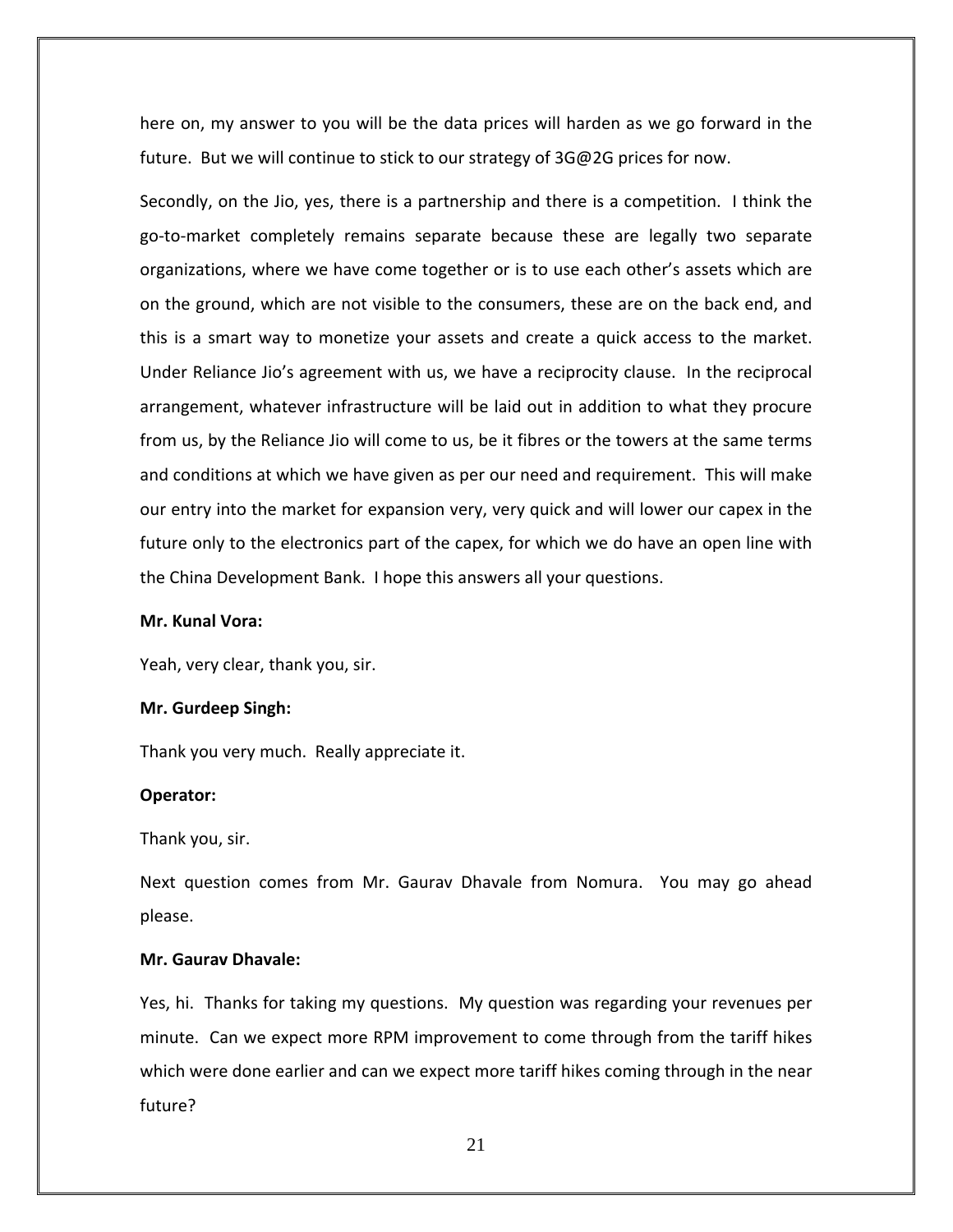#### **Mr. Gurdeep Singh:**

As I just said that RPMs can only go one way from here on, it is northward. RPMs will harden in the future, they will continue to focus on profitable minutes growth, profitable segments, profitable customers. I think this is the calibrated approach that RCOM has taken because we are not chasing mindless revenue growth, we are cautious about balancing between profitable minutes and a profitable revenue growth. As a sector there is a complete rationale behavior on the ground and we should not be surprised that if all of us want to take, depending upon our own internal time and the pressure on the cost, to continue to harden the pricing in the market after being fully aware that can semi-regional, regional players offset your party, my answer to that is no. I think we have crossed that hump that hyper competitive stage is behind us.

### **Mr. Gaurav Dhavale:**

Okay, then are there any tariff hike plans in the near future?

### **Mr. Gurdeep Singh:**

As I said, this is not a planned activity, this is an ongoing activity and it will continue to happen month after month as we go forward, and you should be able to see the RPM hardening quarter‐on‐quarter as we go forward.

#### **Mr. Gaurav Dhavale:**

Okay. On the securitization of your tower leases, can you update us on the progress? Do you have to wait till delivery of all the towers to Reliance Jio before you can actually securitize it?

# **Mr. Gurdeep Singh:**

Last time when I said we had approached the banks and they had agreed to look at this proposition, and in those terms the discussion and the due diligence is on, and you are absolutely right, once we complete those deliveries and hand over to Reliance Jio, it becomes then pertinent for us to look at the securitization of the proceeds coming from the tenancy.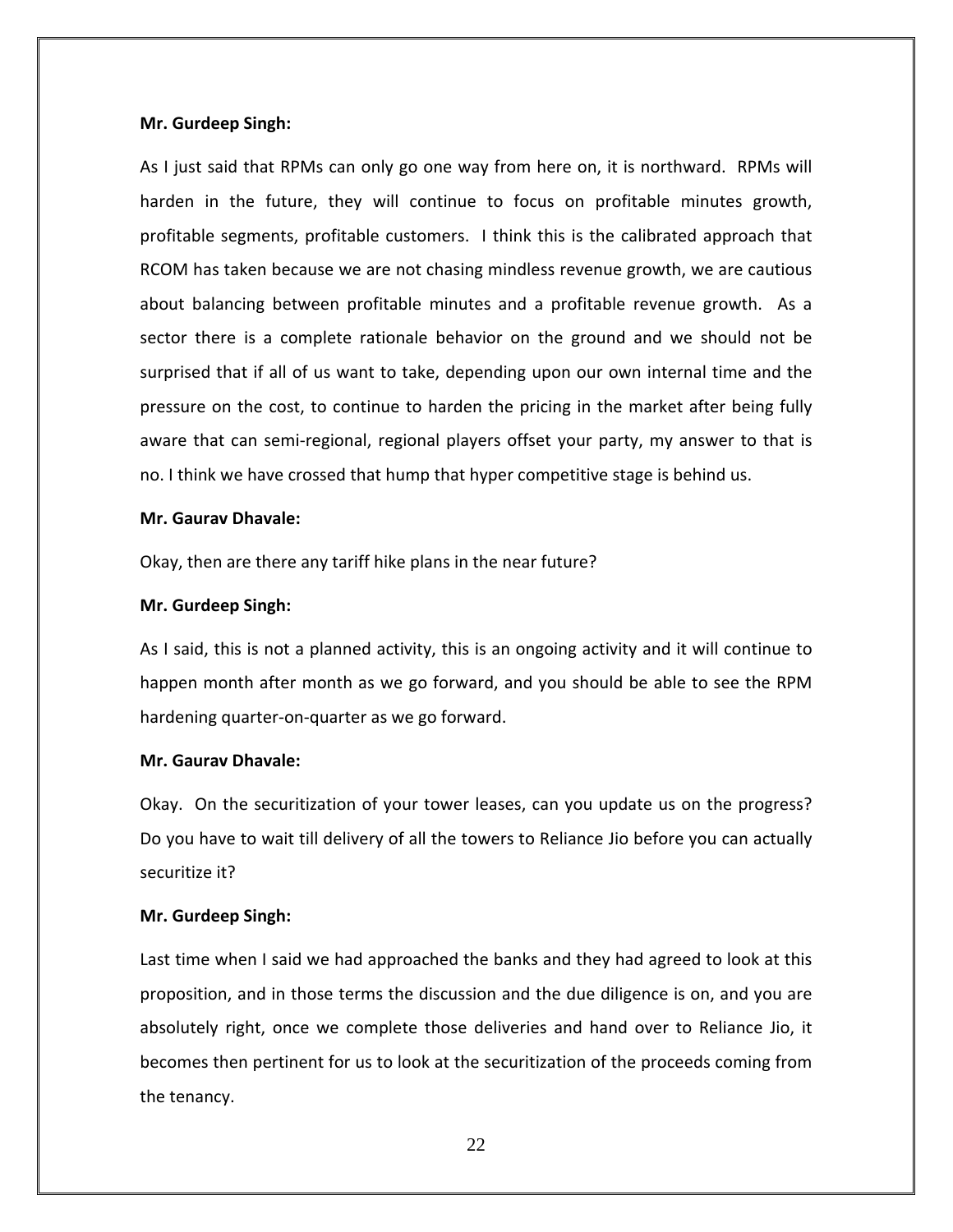### Arvind, you want to add something to it?

#### **Mr. Arvind Narang:**

That's on track, it's a fairly voluminous contract and from a due diligence perspective also India being so geographically spread, it's a relatively time consuming and large exercise which is under way, but we do hope that in the next few months we should be able to do this.

#### **Mr. Gaurav Dhavale:**

Okay, and I guess my final question is on, there was an announcement or there was some news an intra‐city fibre cable sharing network agreement also being signed. Are there plans to actually formalize such an agreement, is it on track, what should we expect?

#### **Mr. Punit Garg:**

Our various agreements including Reliance Jio as far as intra‐city is concerned is under negotiation and at the appropriate time it would be announced. In the Wireless business it requires for operators to first have all the towers, which they are planning, in place. They may decide to have their own towers or they can lease from anyone., Finally they decide about the fibre route. So the intra‐city fibre usually is the last thing, and the same is true about the 3G operators. As and when they expand, they later decide on the new towers and where they would go. However, we expect in the next 2‐3 months all of our agreements with Reliance Jio to be finalized.

# **Mr. Gaurav Dhavale:**

Okay, that's very helpful. Thank you so much.

# **Operator:**

Thank you sir.

Once again, participants who wish to ask a question, please press \*1 on your telephone keypad, and wait for your name to be announced.